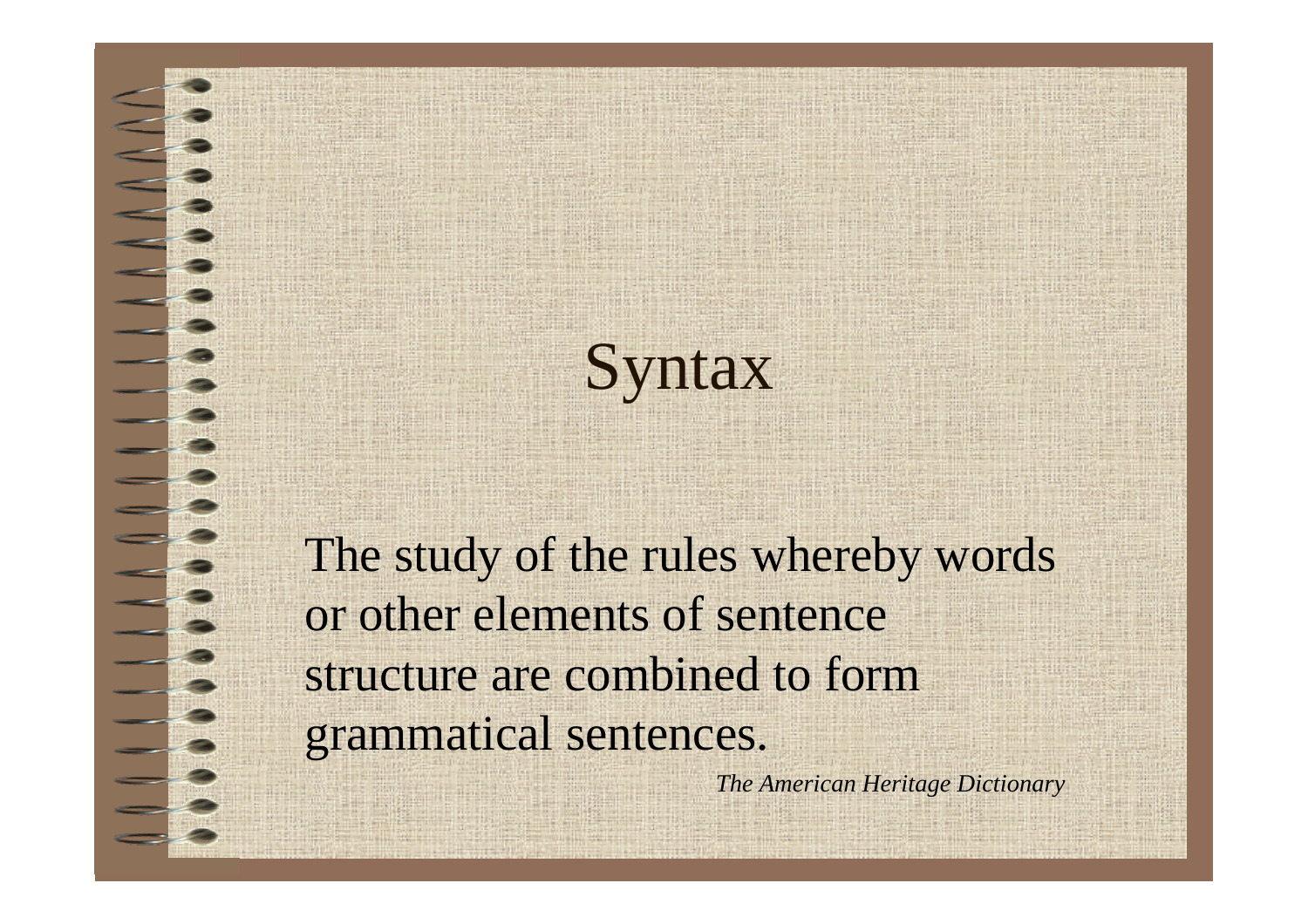#### Syntactic analysis

- • The purpose of the syntactic analysis is to determine the structure of the input text;
- • The syntactic structure is defined by a grammar.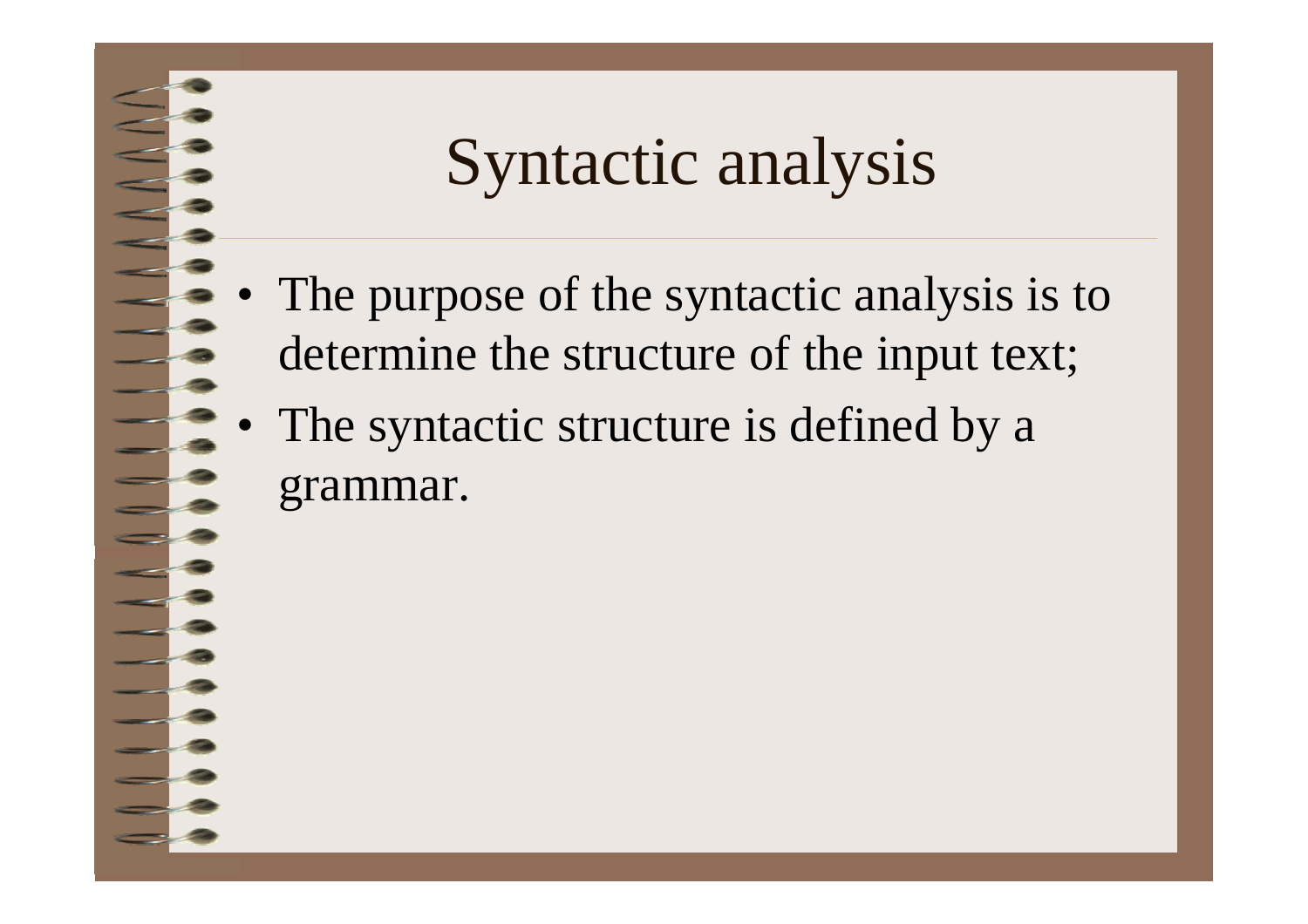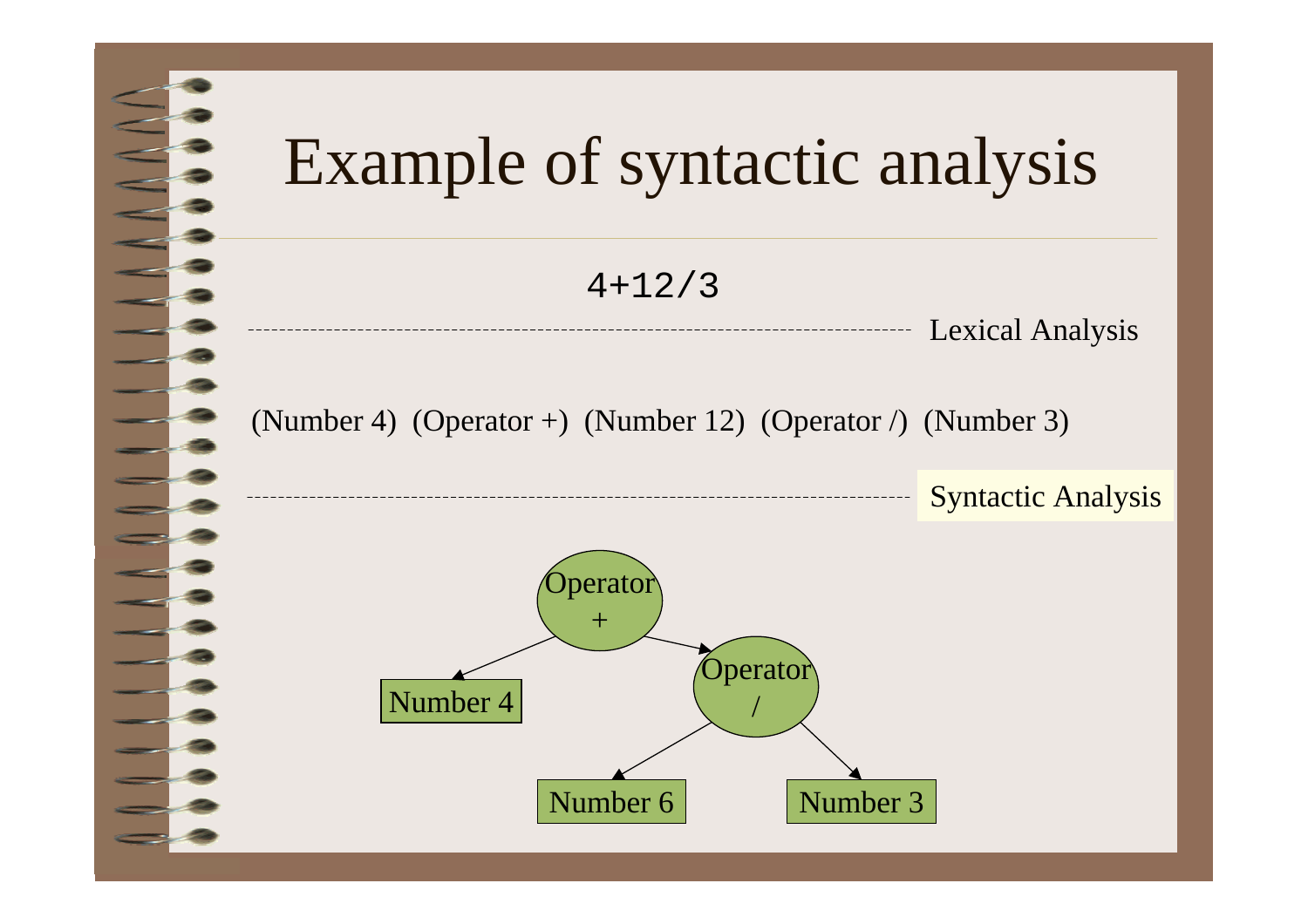#### Semantic analysis

It is the evaluation of the meaning of each (terminal and non-terminal) symbol, achieved by evaluating the semantic attributes either in ascending or descending order.

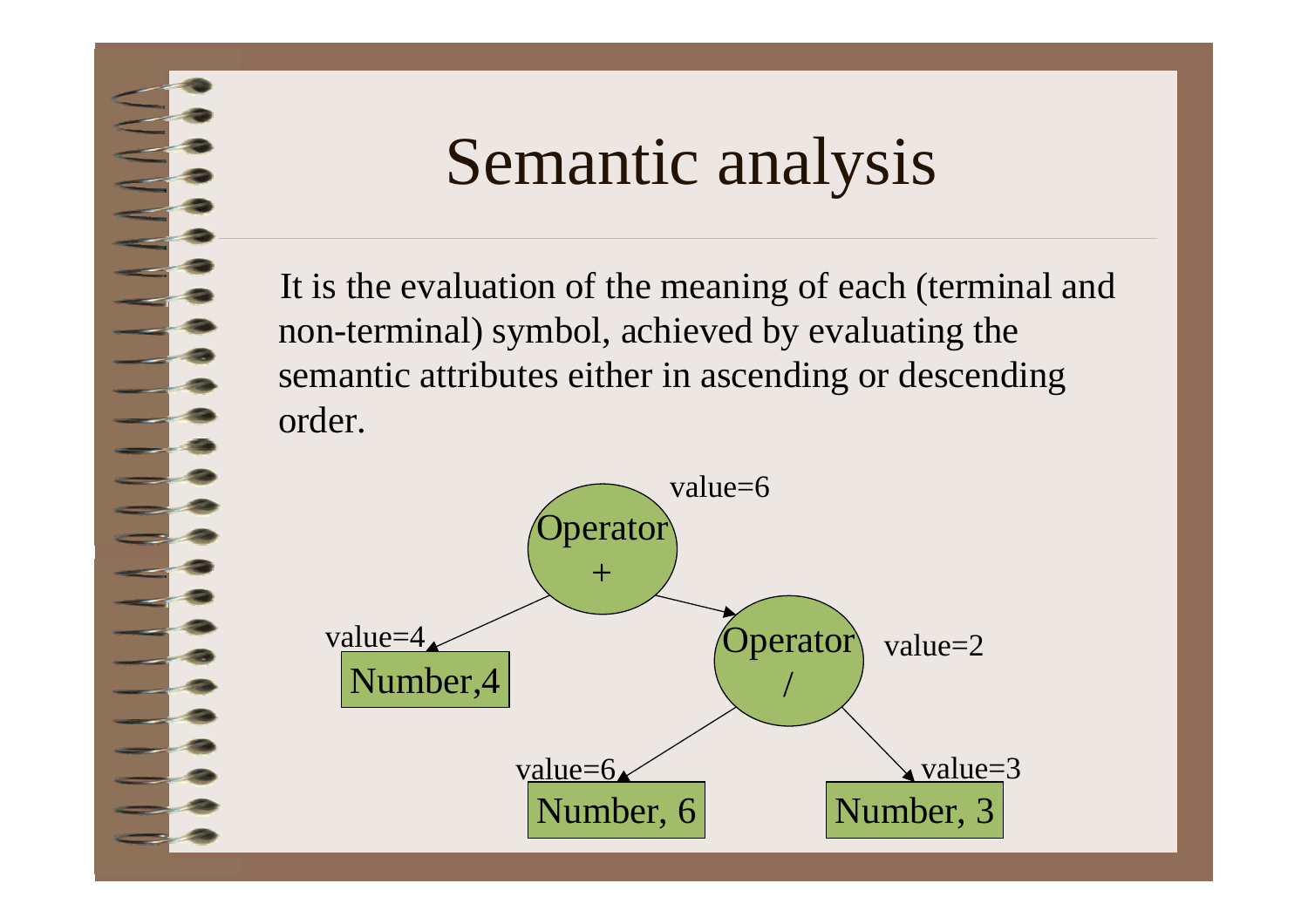#### What is a parser

- A parser is a program that performs syntactic analysis.
- •It can typically be:

•

- LL (left to right-leftmost); or
- LR (left to right-rightmost).
- • LL parsers can be constructed by hand or automatically.
- • LR parsers are usually too complex to be constructed manually.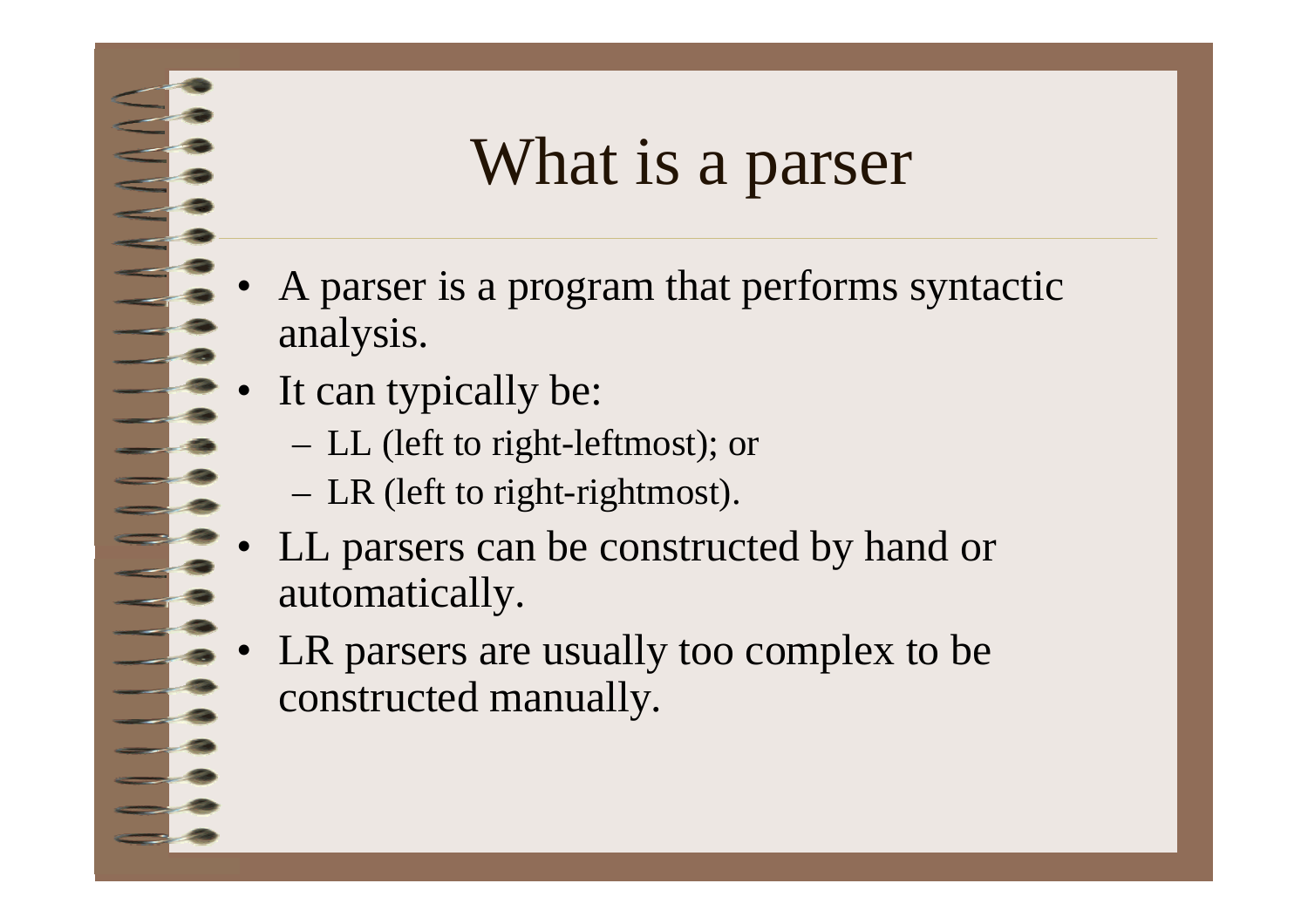#### **bison**: a parser generator

- • **bison** is a free implementation of **yacc** (originally by AT&T) that comes standard with most Unix distributions; **yacc** is the absolute standard compiler compiler;
- Learn more on **bison** at the following address:

#### www.gnu.org/software/flex/flex.html

- • **bison** is free, and distributed under the terms of GNU General Public License (GPL).
- • A useful book to understand **bison** is:
	- John Levine, Tony Mason & Doug Brown **lex & yacc**, 2nd Edition
	- O'Reilly

•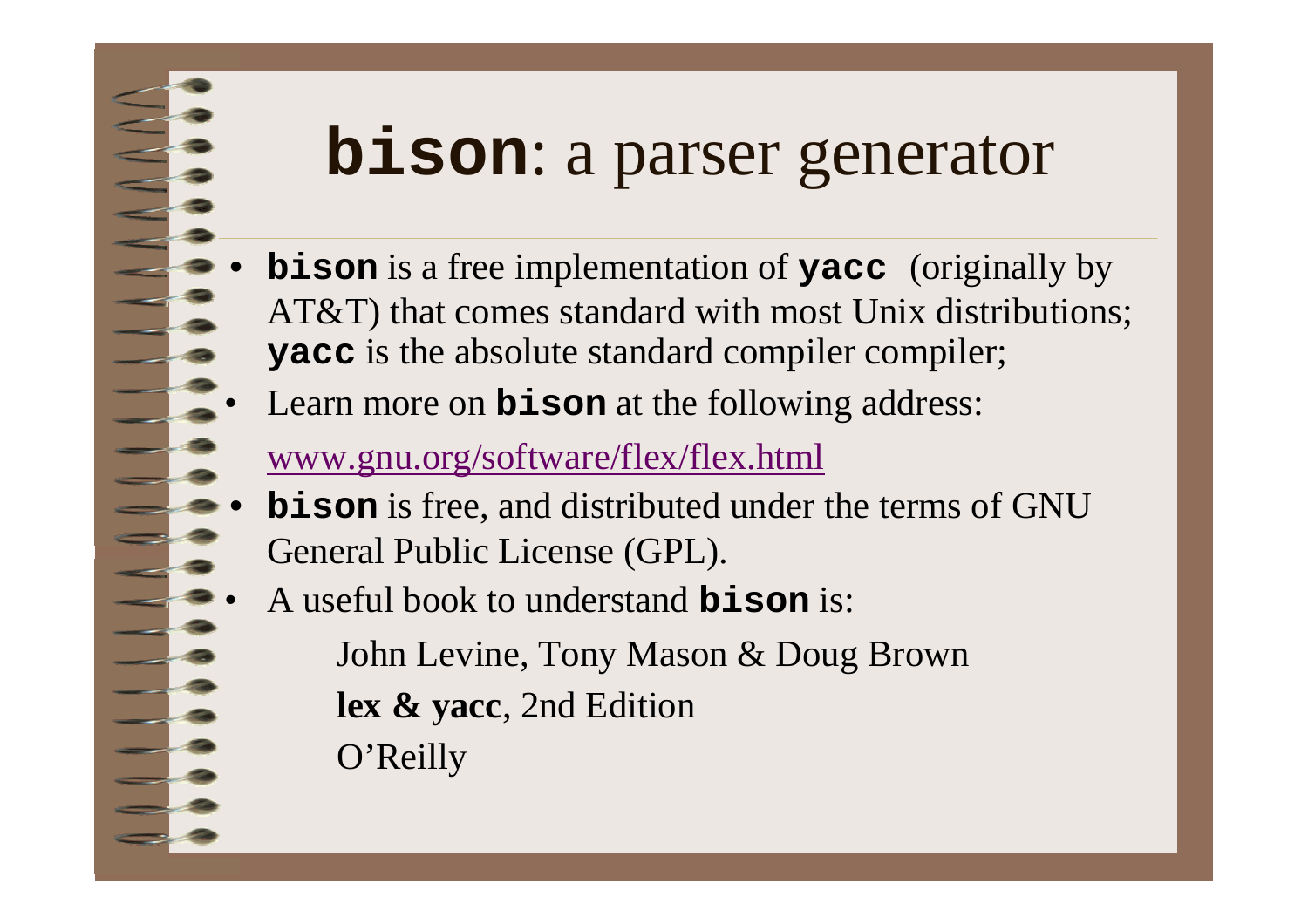#### Designing a parser with **bison** and **flex**

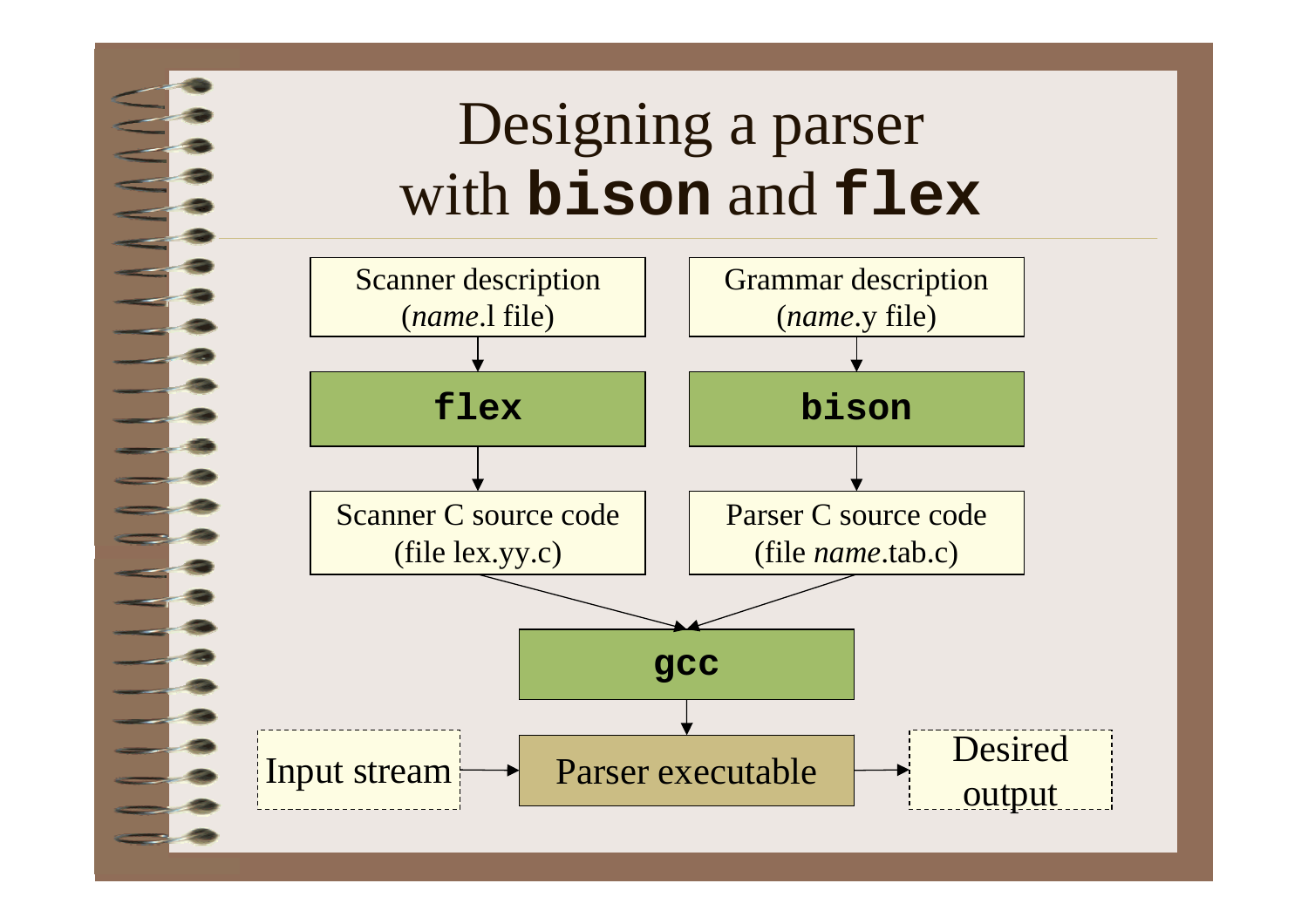#### 5 easy steps to build a parser

- •Specify the tokenizer in **flex** format.
- Specify the grammar in **bison** format.
- Write the desired semantic actions associated to each syntax rule.
- Write the controlling function.
- Write the error-reporting function.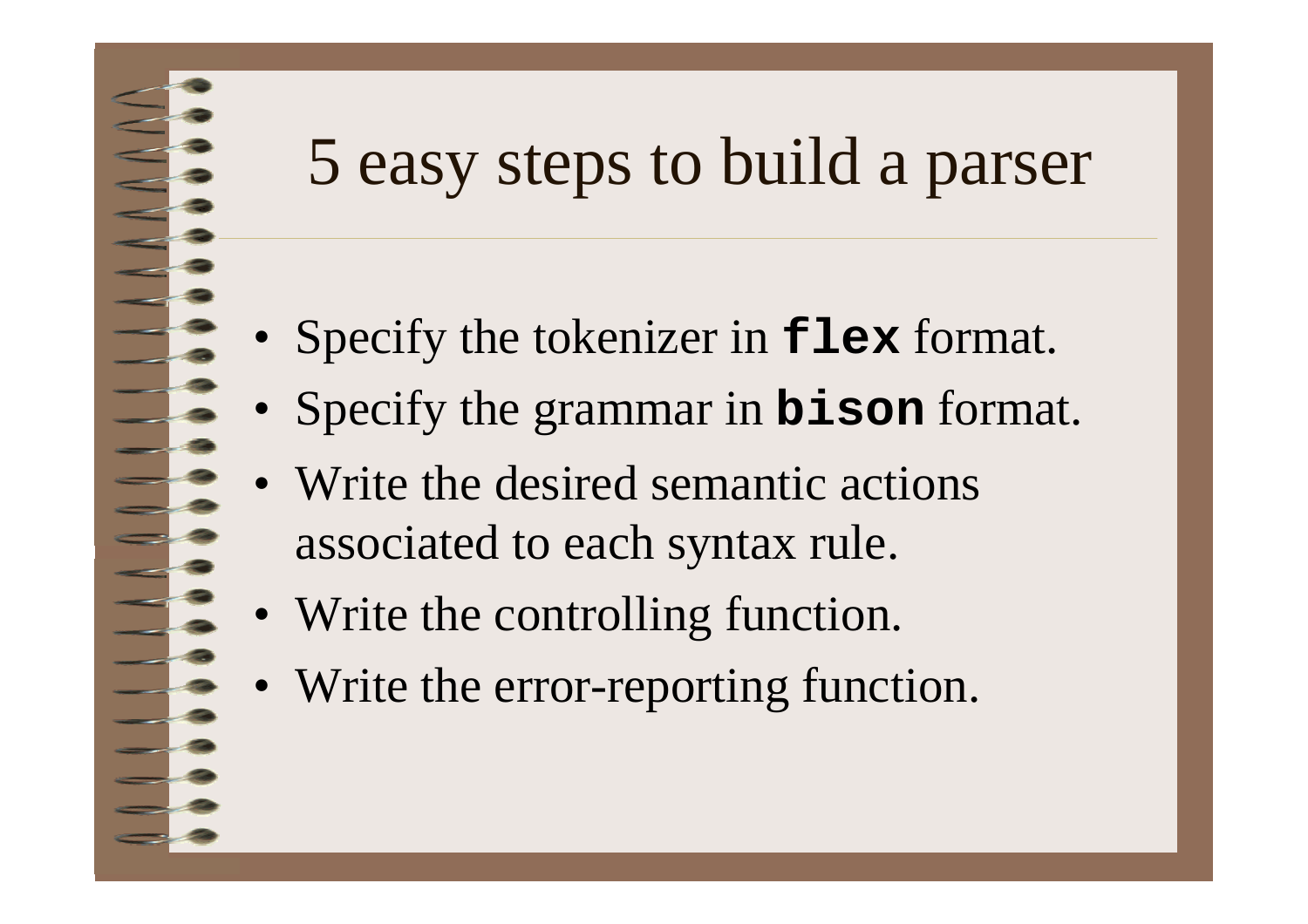# The format of **bison** grammars

**%{** C definitions **%} bison** definitions **%%**Grammar Rules**%%**C user code

Comments enclosed in /\* \*/ may appear in any of the sections.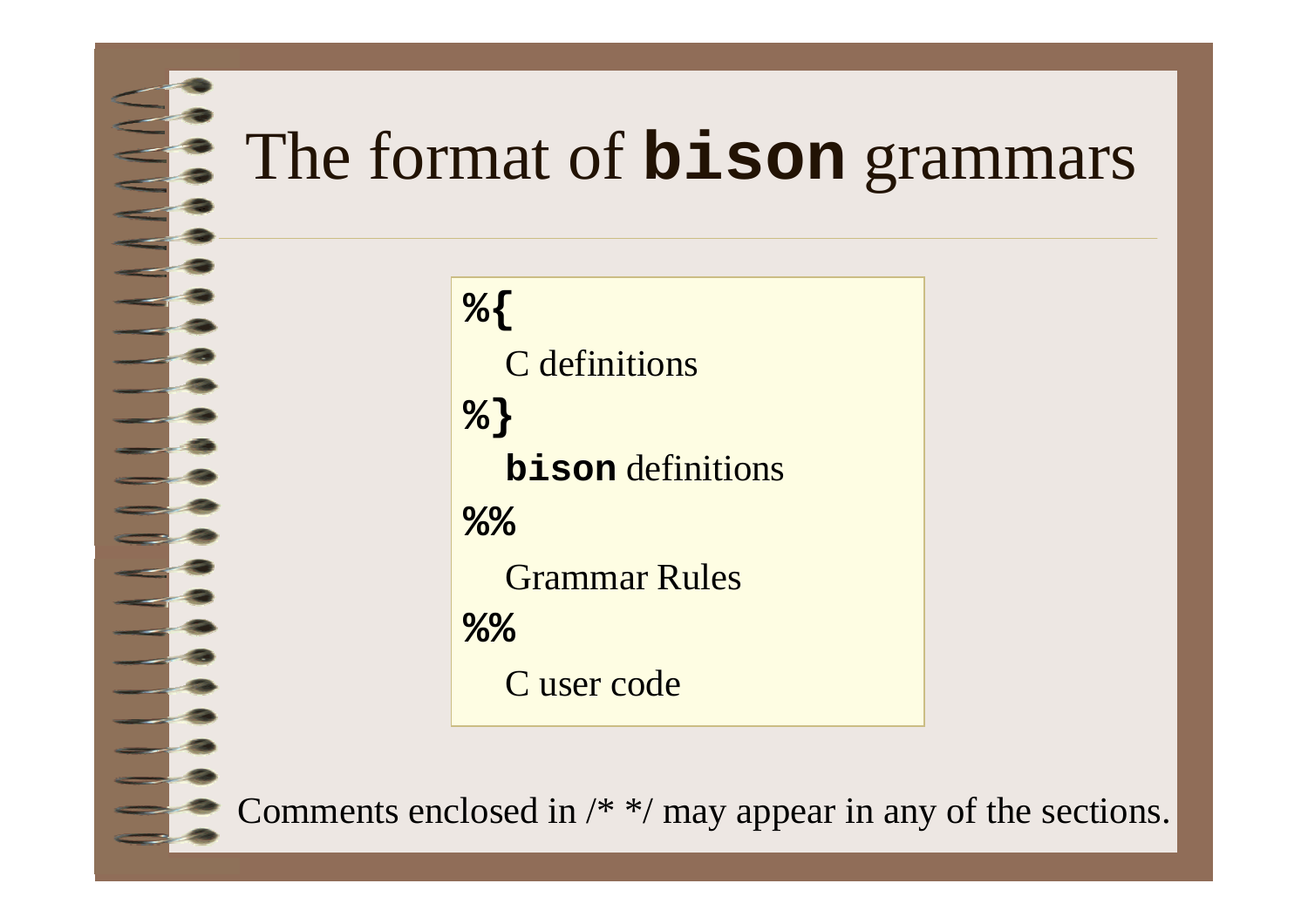#### A first example

A Reverse Polish Notation calculator. Grammar Rules:

- $S \to S E$  | epsilon
- $E \rightarrow$  number

 $E \to E E + | E E - | E E E^* | E E / | E E E^* | E$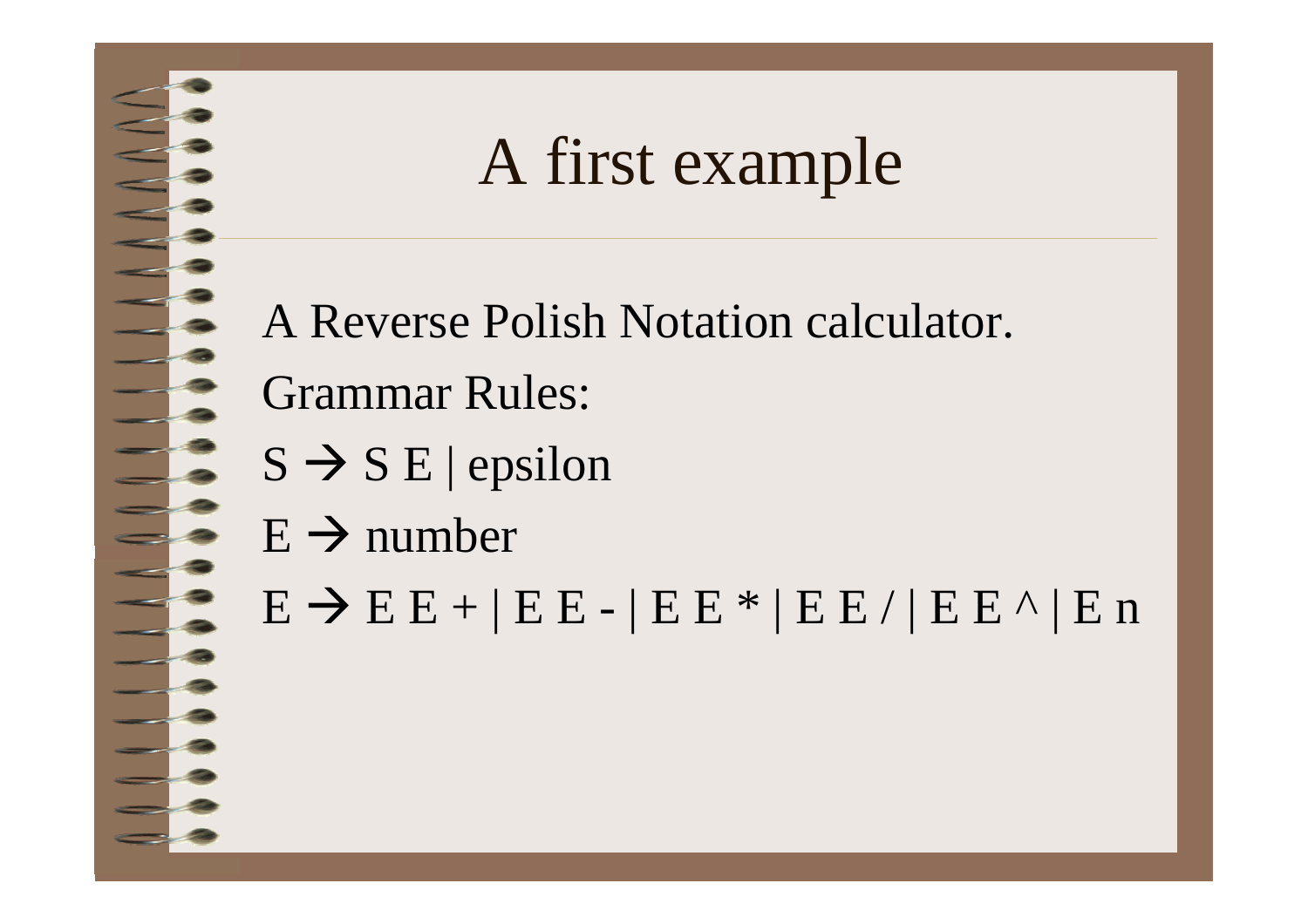#### An RPN Calculator in **bison**

| Definitions                                                                                                                                                   |       | input: $/*$ empty $*/$<br>input line                                                                                                                                                                                                                                                                                                                                                                                                                                                                                                                      | <b>Grammar Rules</b>                                                                                  |
|---------------------------------------------------------------------------------------------------------------------------------------------------------------|-------|-----------------------------------------------------------------------------------------------------------------------------------------------------------------------------------------------------------------------------------------------------------------------------------------------------------------------------------------------------------------------------------------------------------------------------------------------------------------------------------------------------------------------------------------------------------|-------------------------------------------------------------------------------------------------------|
| १ १<br>#define YYSTYPE double<br>#include <math.h><br/>응 }</math.h>                                                                                           | line: | NEWLINE                                                                                                                                                                                                                                                                                                                                                                                                                                                                                                                                                   | exp NEWLINE { printf $(\sqrt[k]{t^2, 10g\cdot n}, \xi_1);$                                            |
| <b>&amp;token NUM</b><br>%token OP_PLUS<br>%token OP_MINUS<br>%token OP_MUL<br>%token OP DIV<br>%token OP_EXP<br>%token UN_MINUS<br><b>&amp;token NEWLINE</b> | exp:  | <b>NUM</b><br>$exp exp OP_PLUS$ { $$$ = $1 + $2;$ }<br>$exp exp OP_MINUS$ { $$$ = $1 - $2;$ }<br>$exp exp OP_MUL$ { $$$ = $1 * $2:]$<br>$exp exp OP_DIV$ { $$$ = $1 / $2]:$<br>/* Exponentiation */<br>/* Unary minus<br>$\star$ /<br>$\exp$ UN_MINUS { $\frac{1}{2}$ $\frac{1}{2}$ $\frac{1}{2}$ $\frac{1}{2}$ $\frac{1}{2}$ $\frac{1}{2}$ $\frac{1}{2}$ $\frac{1}{2}$ $\frac{1}{2}$ $\frac{1}{2}$ $\frac{1}{2}$ $\frac{1}{2}$ $\frac{1}{2}$ $\frac{1}{2}$ $\frac{1}{2}$ $\frac{1}{2}$ $\frac{1}{2}$ $\frac{1}{2}$ $\frac{1}{2}$ $\frac{1}{2}$ $\frac{1$ | $\{ \hat{S}\hat{S} = \hat{S}1; \}$<br>$exp exp OP\_EXP$ { $$$ = pow ($1, $2);}$<br>$\left\{ \right\}$ |
| နွန့                                                                                                                                                          | 88    |                                                                                                                                                                                                                                                                                                                                                                                                                                                                                                                                                           |                                                                                                       |
|                                                                                                                                                               |       |                                                                                                                                                                                                                                                                                                                                                                                                                                                                                                                                                           |                                                                                                       |
| Driver and<br>error routines                                                                                                                                  |       | int yyerror(char * s){<br>$printf("8s\n'n", s);$                                                                                                                                                                                                                                                                                                                                                                                                                                                                                                          | int main() $\{$<br>yyparse();                                                                         |
|                                                                                                                                                               |       |                                                                                                                                                                                                                                                                                                                                                                                                                                                                                                                                                           |                                                                                                       |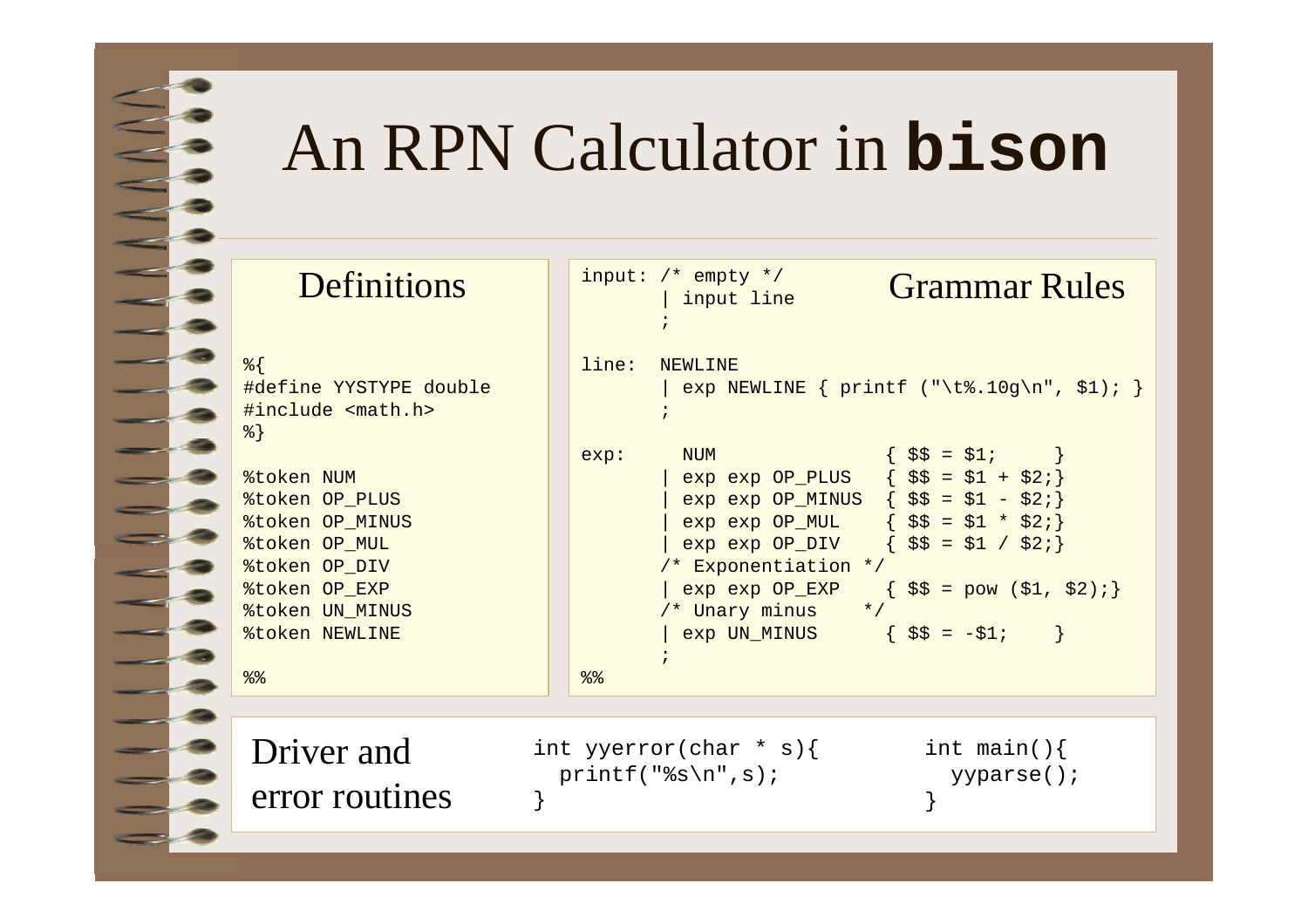# Bison definitions and grammar rules

- • Hot to define a token (a terminal symbol): **%token TOKEN\_NAME**
- •How to define a grammar rule:

**;**

•

**S : A1 … An { semantic action } | B1 … Bm { semantic action }**

- How semantic actions are specified, and values treated:
	- The semantic value of the non-terminal in the left-hand side of the production is referred as **\$\$**
	- The semantic values of the symbols in the right-hand side are referred as **\$1……\$n**
	- The default semantic action is **{ \$\$ = \$1; }**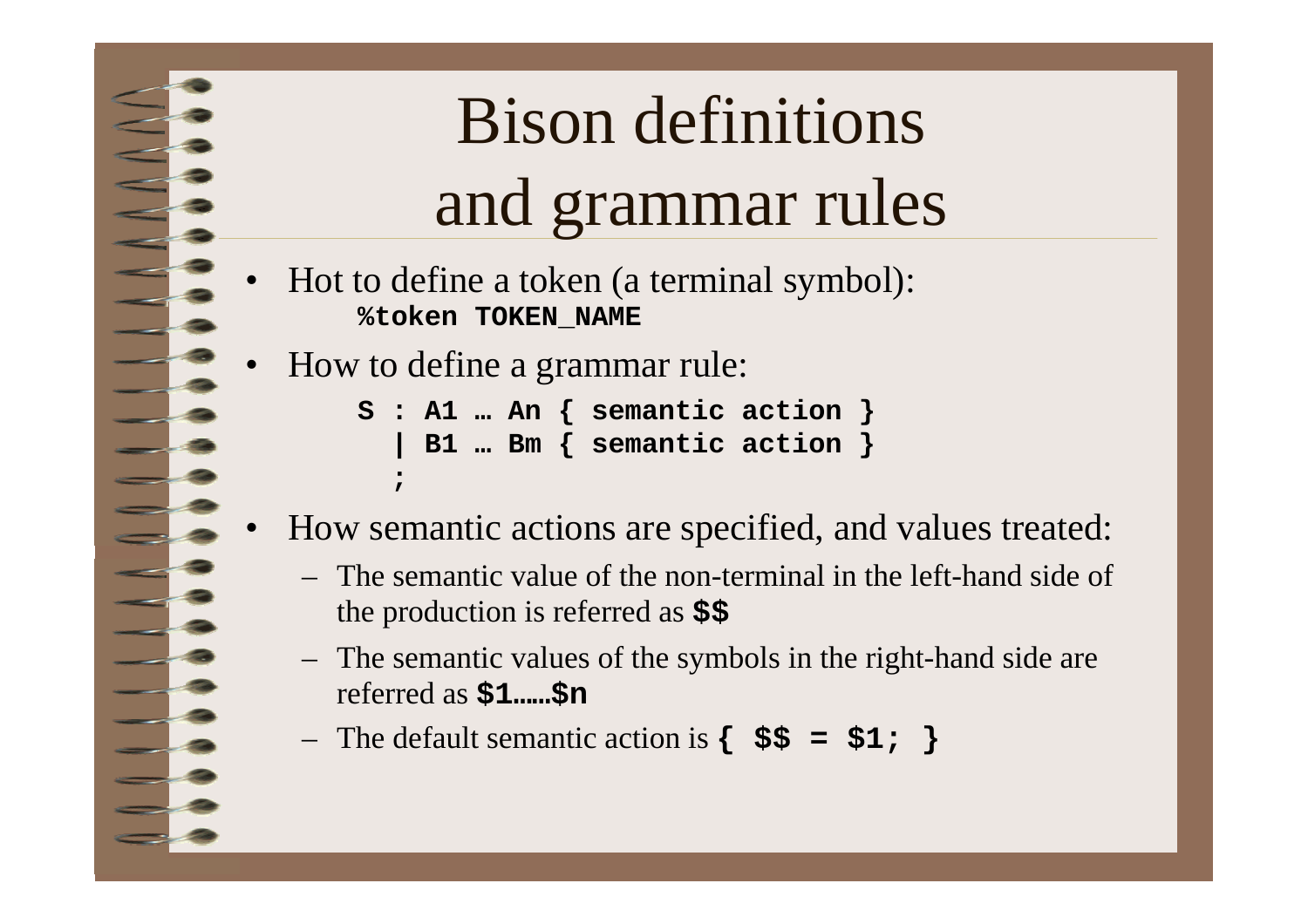#### $\blacktriangleright$  How the generated parser works





**C : B A ;**

rule:



Symbols constituting the right-hand side of a rule (in reverse order) are recognized. They are popped, and the corresponding left-hand side is pushed.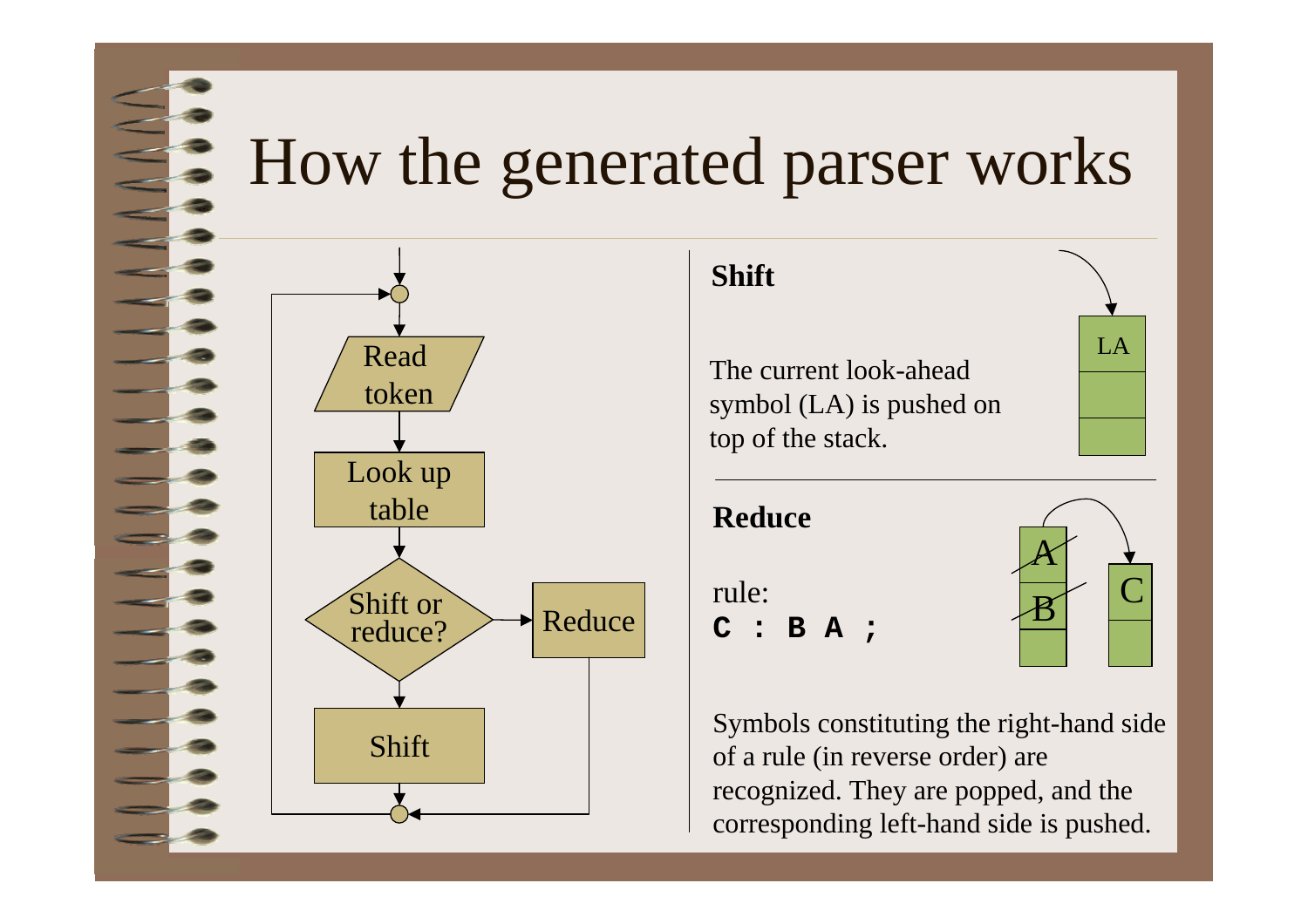#### The trace of a parser execution

#### $\bullet$ Input tokens: **2 + 3**

- $\bullet$  $LA = 2$
- •Shift

- 2

- $\bullet$  $LA = +$
- •Shift
- $\bullet$  $LA = 3$
- •Shift
- LA = *<end of input>*
- $\bullet$ Reduce
- $\bullet$ Stop

#### Stack States







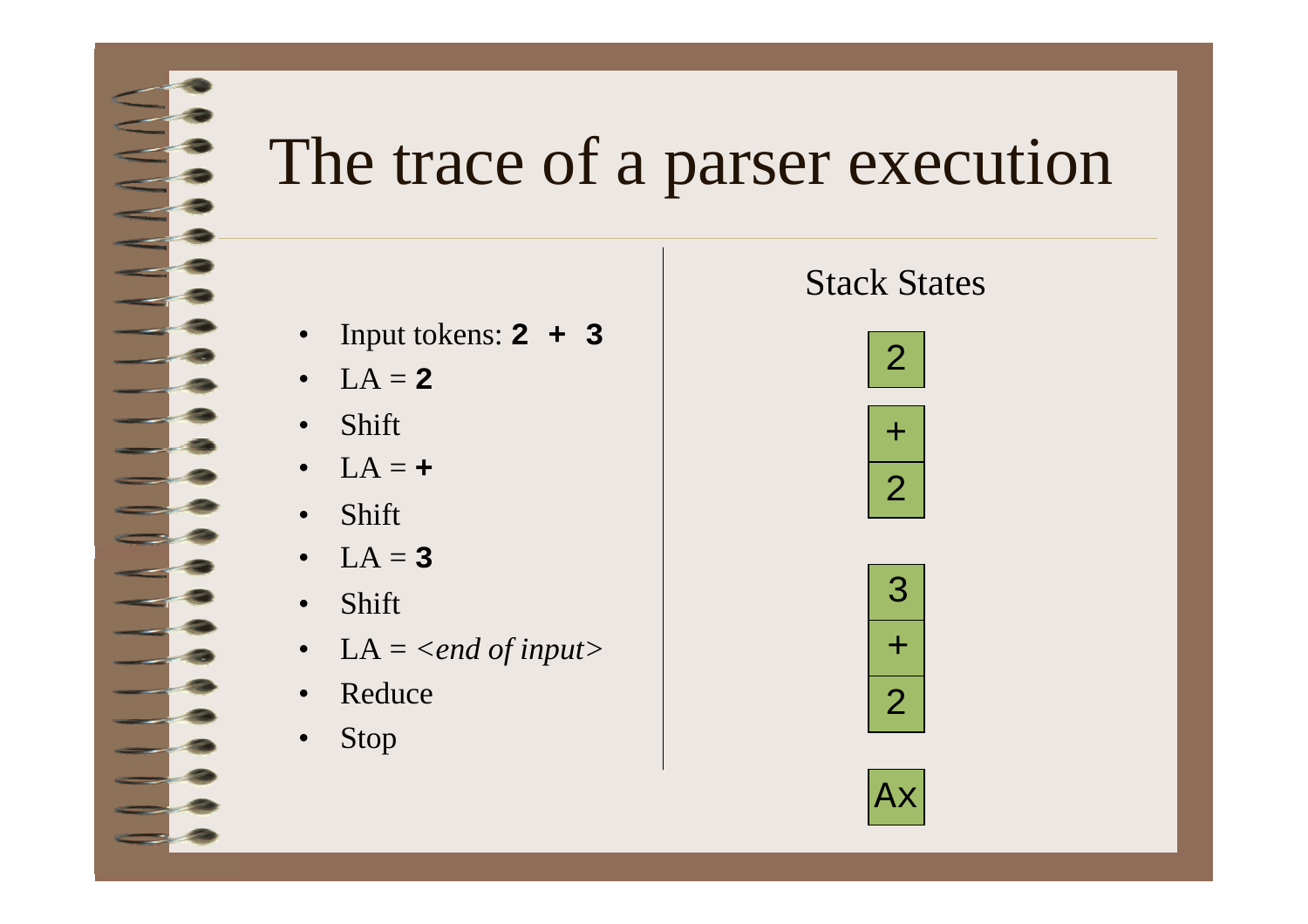#### Integration with **flex**

- •Compile the parser source with **–d** option.
- • **bison** outputs a file named *name***.tab.h**, which contains the token definitions and the type definition for return values.
- • The above file should be included in the **flex**input; **YYSTYPE** should be defined (the type of tokens' semantic values).
- • The lexical actions must store the semantic valueof each token in the global **yylval** variable (declared in generated header file).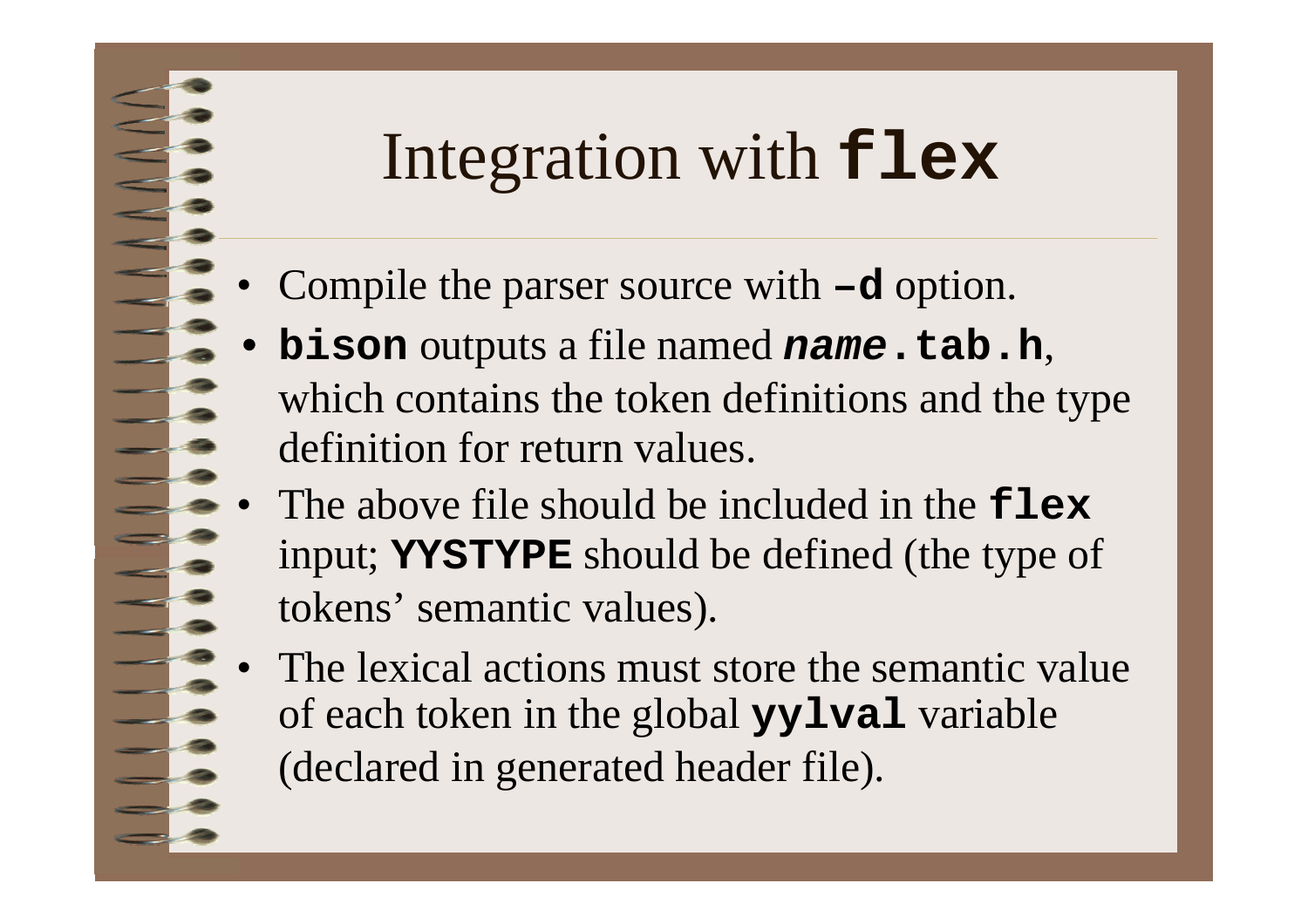#### Example of integration

#### **rpn.tab.h rpn.lex**

#ifndef YYSTYPE #define YYSTYPE int #endif

#define NUM 257 #define OP PLUS 258 #define OP\_MINUS 259 #define OP\_MUL 260 #define OP\_DIV 261 #define OP\_EXP 262 #define UN\_MINUS 263 #define NEWLINE 264

extern YYSTYPE yylval;

%{ #define YYSTYPE double #include "rpn.tab.h" #include <stdlib.h> %} %option noyywrap DIGIT [0-9] BLANKS [ \t]  $%$  $\{BLANKS\}$ + "+" return OP PLUS; "-" return OP\_MINUS; "/" return OP DIV; "\*" return OP\_MUL; "^" return OP\_EXP; "n" return UN MINUS; "\n" return NEWLINE;  $\{$  DIGIT} +  ${DIGIT}$ \*"." ${DIGIT}$ +  ${ yylval=atof(yytext)}$ ; return NUM;}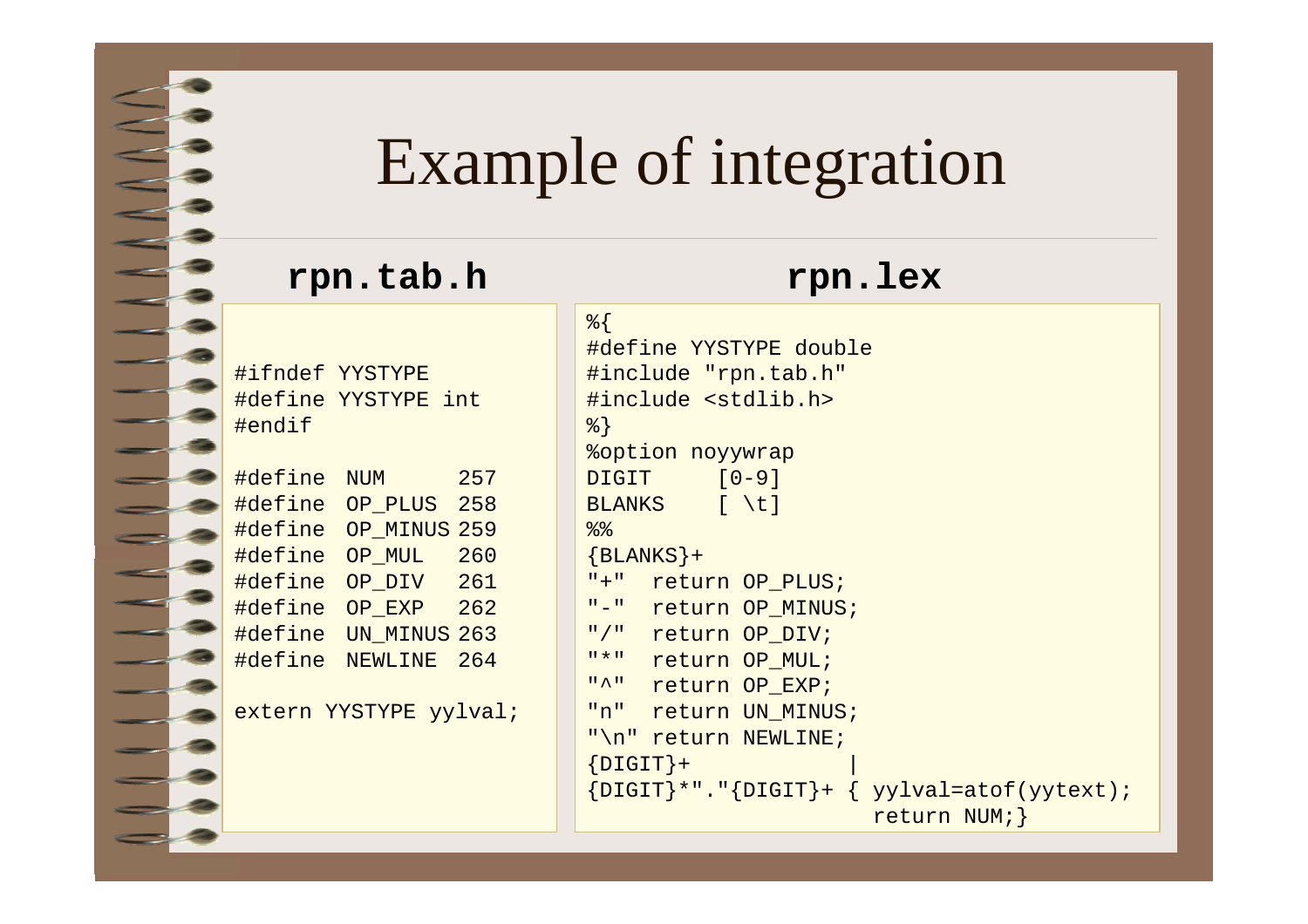#### An infix notation calculator

- • Grammar rules:  $S \to (S)S \mid S+S \mid S-S \mid S*S \mid S/S \mid S\Delta S \mid -S$  $S \rightarrow$  number
- • This grammar is ambiguous: there are sentences which can be derived in multiple ways, e.g.  $2+2*2$ .

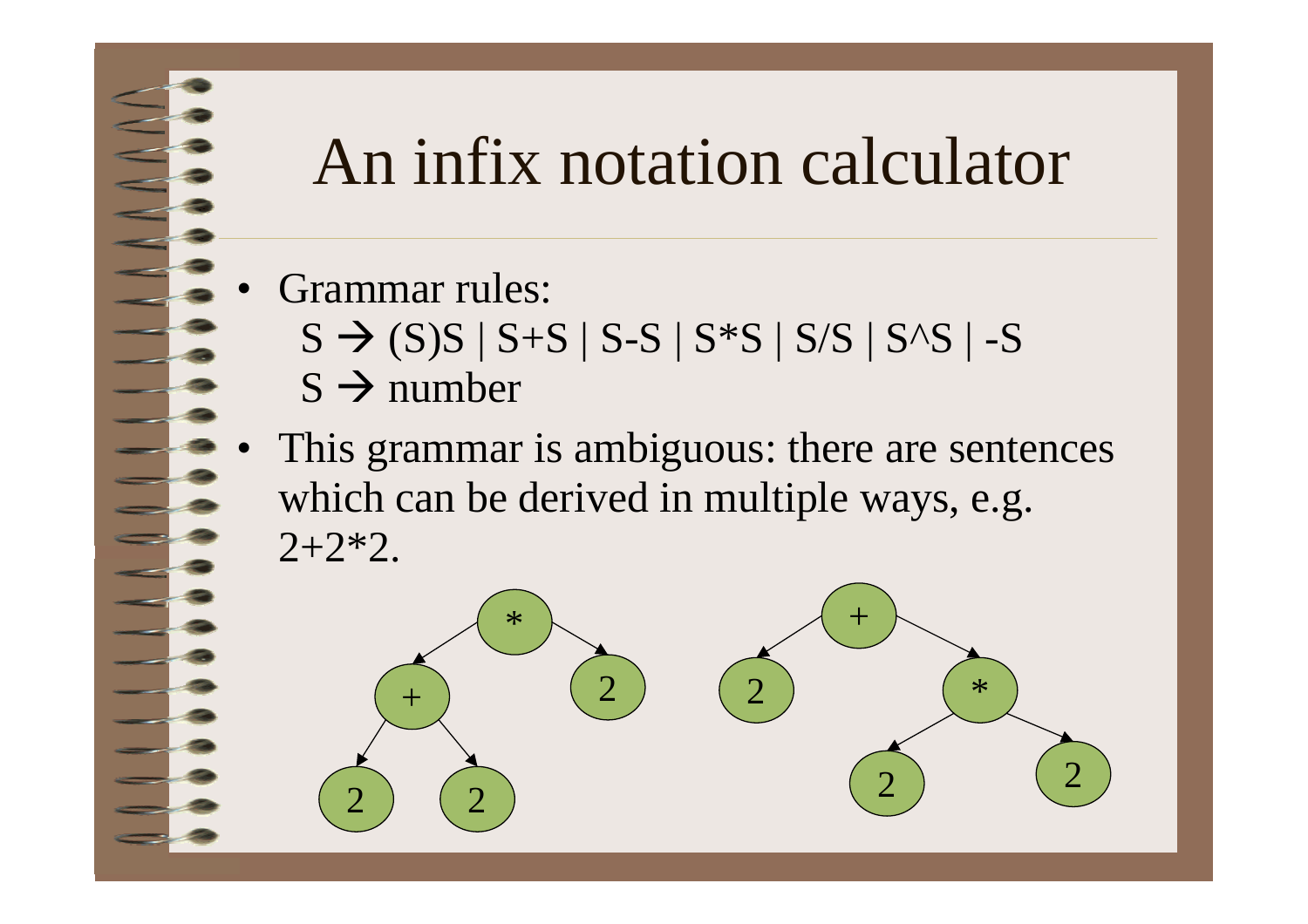### How to resolve ambiguity

- Either rewrite the grammar in a nonambiguous form:
	- **S**  Æ **S + E | S – E | E E**  Æ **E / M | E \* M | M M**  Æ **T ^ M | - T | T T**  Æ **number | (S)**
- or use operator precedence declarations provided by **bison**



•

•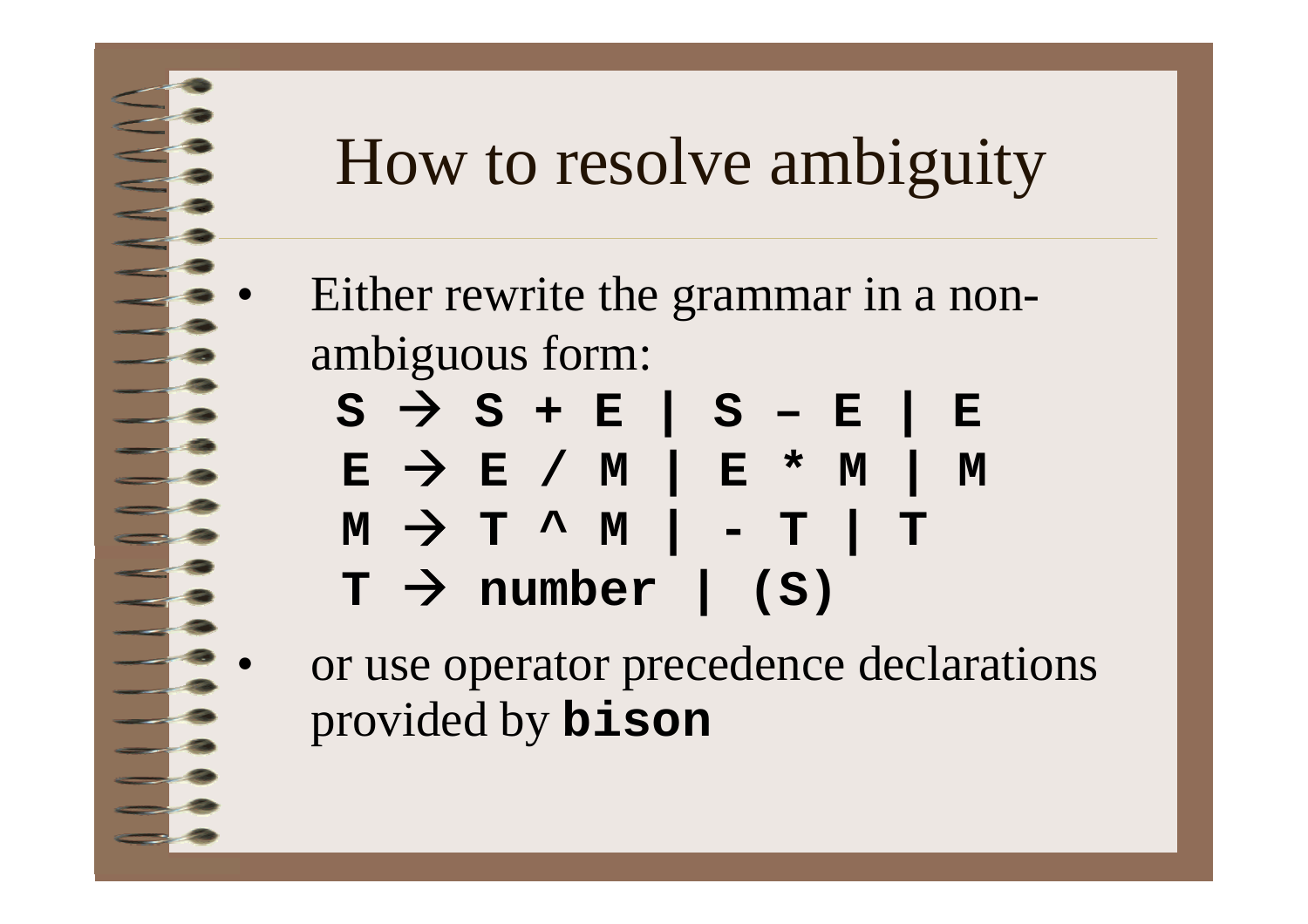#### Infix notation calculator in **bison**

| <b>Definitions</b>                                                                                                                                                                                                                                                                     |               | input: $/*$ empty $*/$<br>input line                                                                                                                                                                                                                                                                                                                                                                                 | <b>Grammar Rules</b>                                                                                                                   |
|----------------------------------------------------------------------------------------------------------------------------------------------------------------------------------------------------------------------------------------------------------------------------------------|---------------|----------------------------------------------------------------------------------------------------------------------------------------------------------------------------------------------------------------------------------------------------------------------------------------------------------------------------------------------------------------------------------------------------------------------|----------------------------------------------------------------------------------------------------------------------------------------|
| $\frac{8}{6}$<br>#define YYSTYPE double<br>#include <math.h><br/><math>\{8\}</math><br/>%token NUM<br/>%token LP<br/>%token RP<br/><b>&amp;token NEWLINE</b><br/>/* operator precedence */<br/>%left OP PLUS OP MINUS<br/>%left OP_MUL OP_DIV<br/>%left NEG<br/>%right OP_EXP</math.h> | line:<br>exp: | <b>NEWLINE</b><br>exp NEWLINE { printf ("\t%.10g\n", \$1); }<br><b>NUM</b><br>exp OP_PLUS exp<br>$exp OP_MINUS exp$ { $$\$ = $1 - $3;$<br>$exp OP_MUL exp$ { $\frac{1}{5}$ = $\frac{1}{5}$ * $\frac{1}{5}$ 3;<br>exp OP_DIV exp<br>/* Unary minus */<br>  OP_MINUS $exp$ \$prec NEG $\{$ \$\$ = -\$2;<br>/* Exponentiation */<br>$\exp$ OP_EXP $\exp$ $\{ \hat{S} = \text{pow}(\hat{S}1, \hat{S}3); \}$<br>LP exp RP | $\frac{1}{2}$ \$ $\frac{1}{2}$ \$ $\frac{1}{2}$ \$ 1 $\frac{1}{2}$<br>$\{\$\$ = \$1 + \$3;$<br>$\{\$\$ = \$1 / \$3;$<br>$\{\$\$ = \$2$ |
| 88                                                                                                                                                                                                                                                                                     | 88            |                                                                                                                                                                                                                                                                                                                                                                                                                      |                                                                                                                                        |
| Driver and<br>Error routines                                                                                                                                                                                                                                                           |               | int yyerror(char * s){<br>$print(f("ss\n'n", s);$                                                                                                                                                                                                                                                                                                                                                                    | int main() $\{$<br>yyparse();                                                                                                          |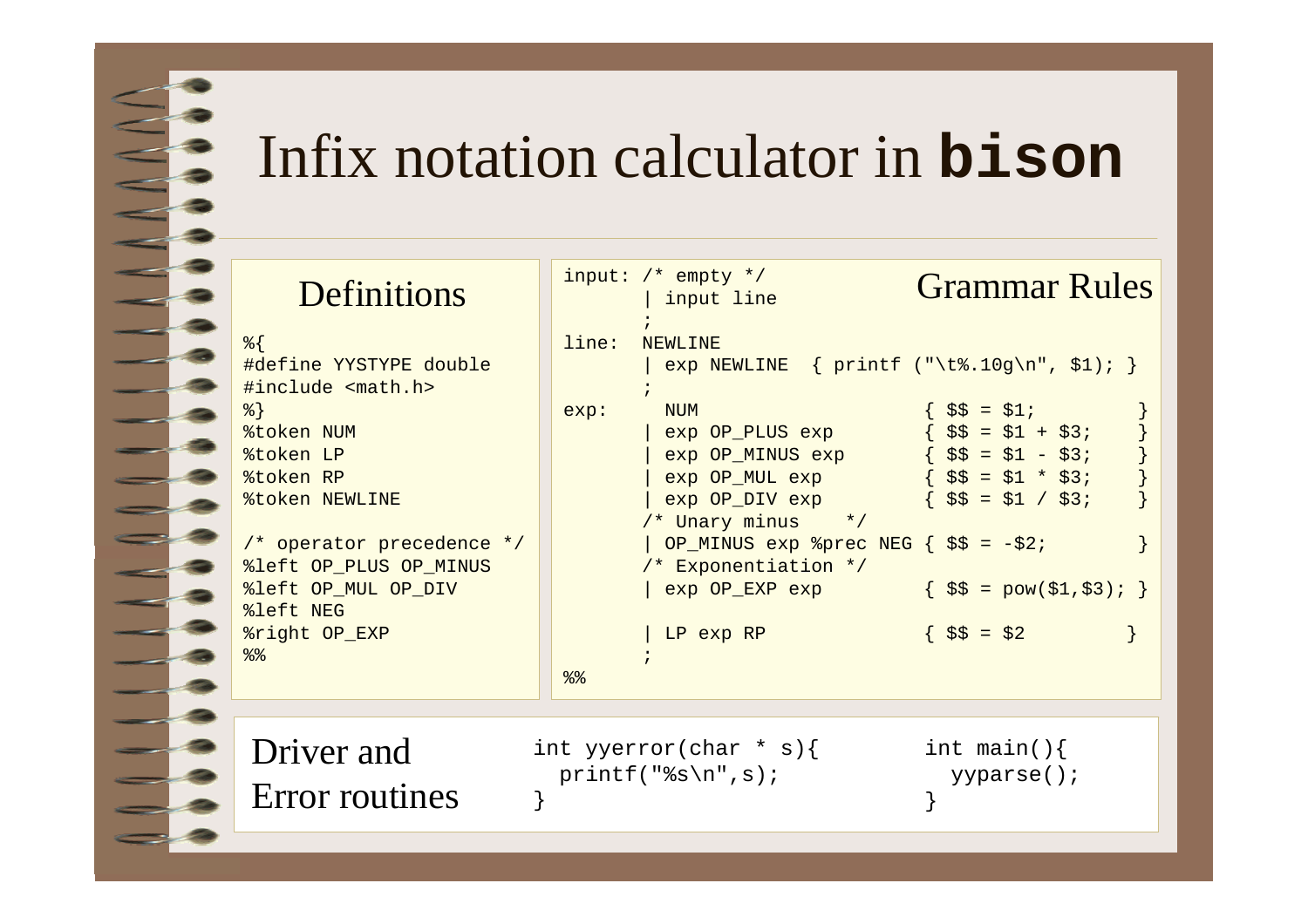#### Operator associativity

- • Consider the following sentence: "a *op* b *op* <sup>c</sup>", (where *op* is an operator);
- • Should the above expression be interpreted as "(a *op* b) *op* <sup>c</sup>" or as "a *op* (b *op* c)" ?
- •This depends on the operator associativity:

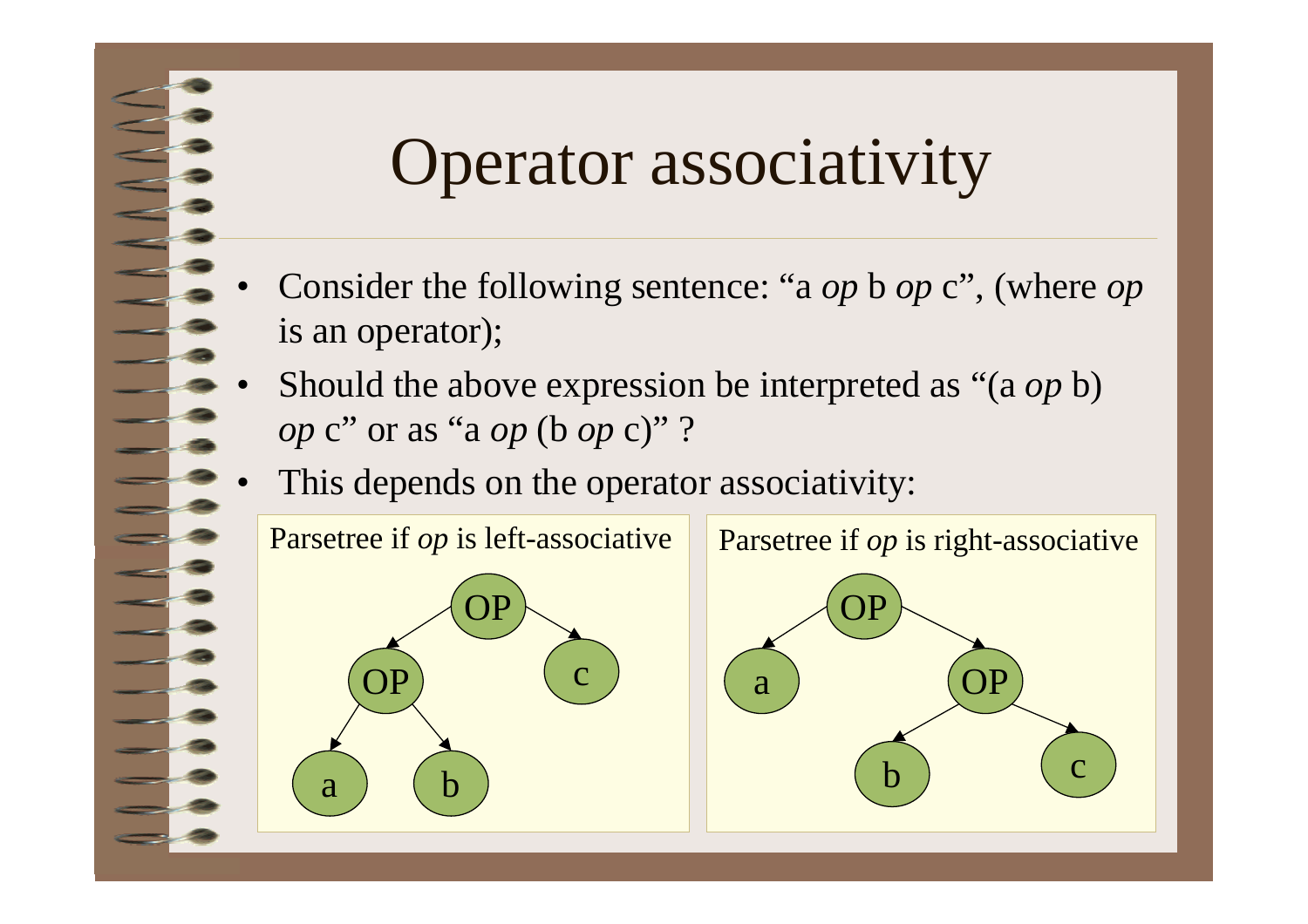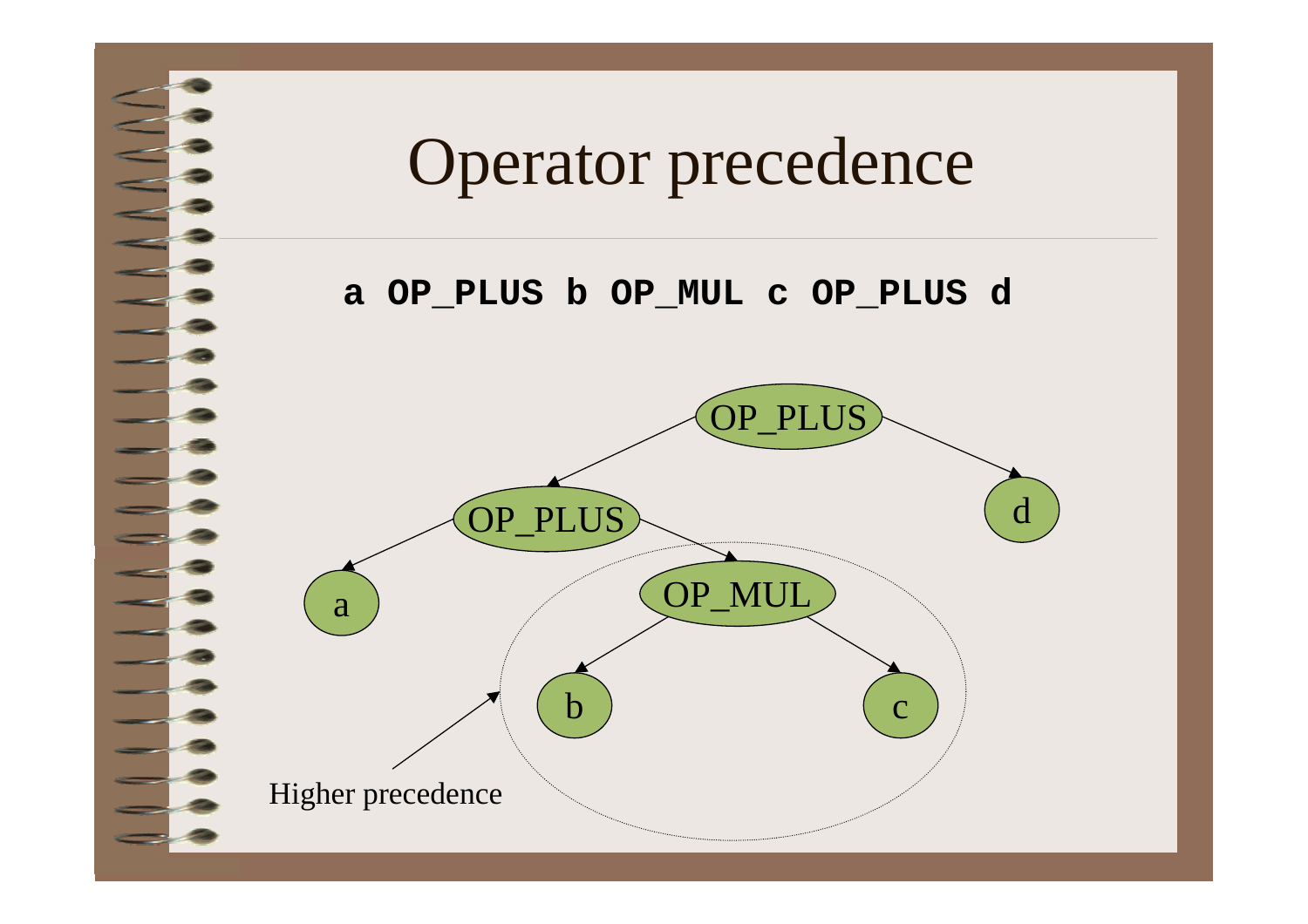#### Operator precedence declarations

Available declaration forms:

- • **%right** *op* specifies right-associativity of operator *op*;
- **%left** *op*
	- specifies left-associativity of operator *op*;

#### •**%nonassoc** *op*

specifies no associativity: "a *op* b *op* c" must be considered a syntax error.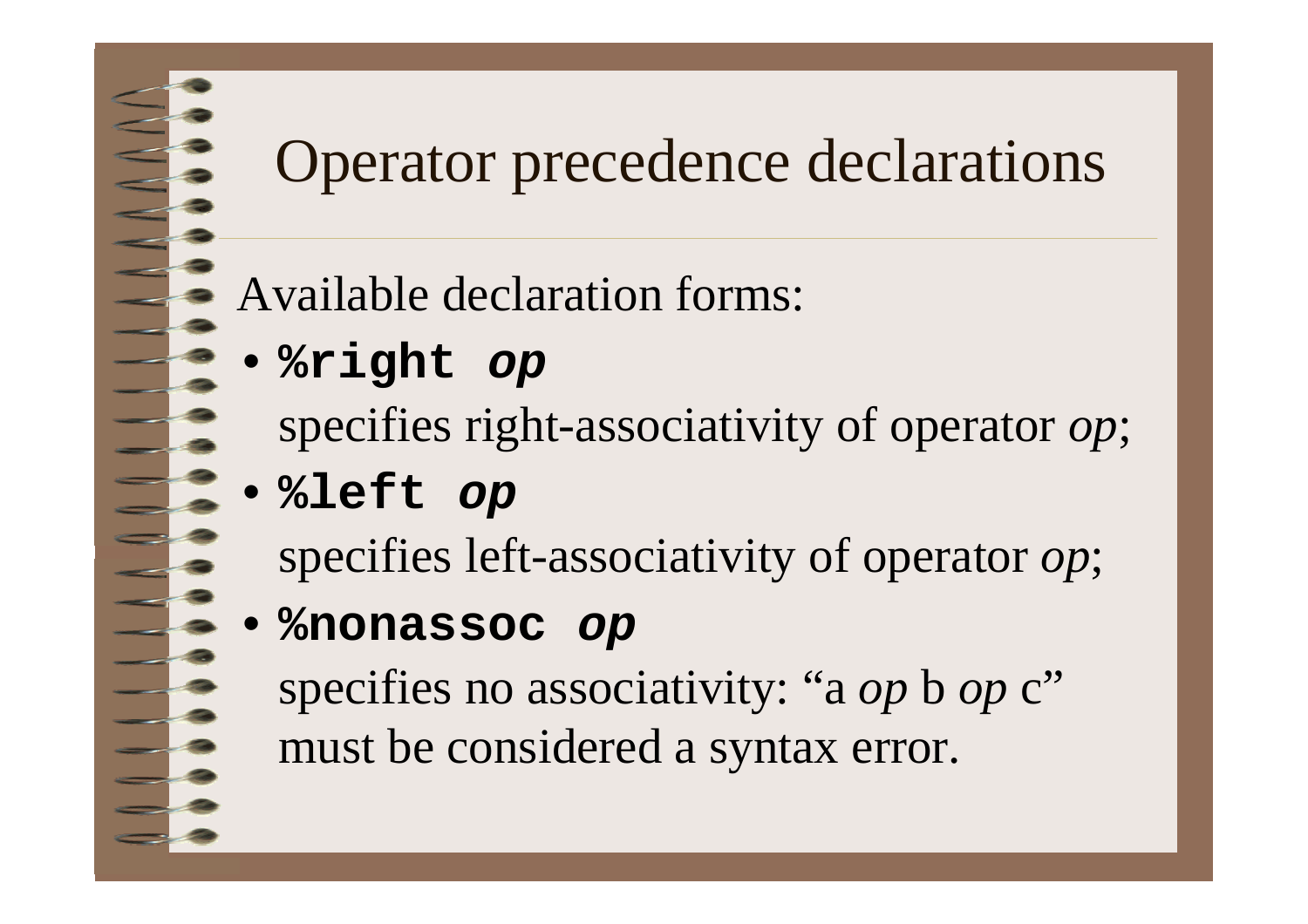#### Operator precedence

- •All the operators declared in the same precedence declaration have equal precedence, and nest together according to their associativity:
	- e.g.: **%left OP\_PLUS OP\_MINUS**
- • Operators declared later have the higher precedence and are grouped first:
	- e.g.: **%left OP\_PLUS OP\_MINUS %left OP\_MUL OP\_DIV**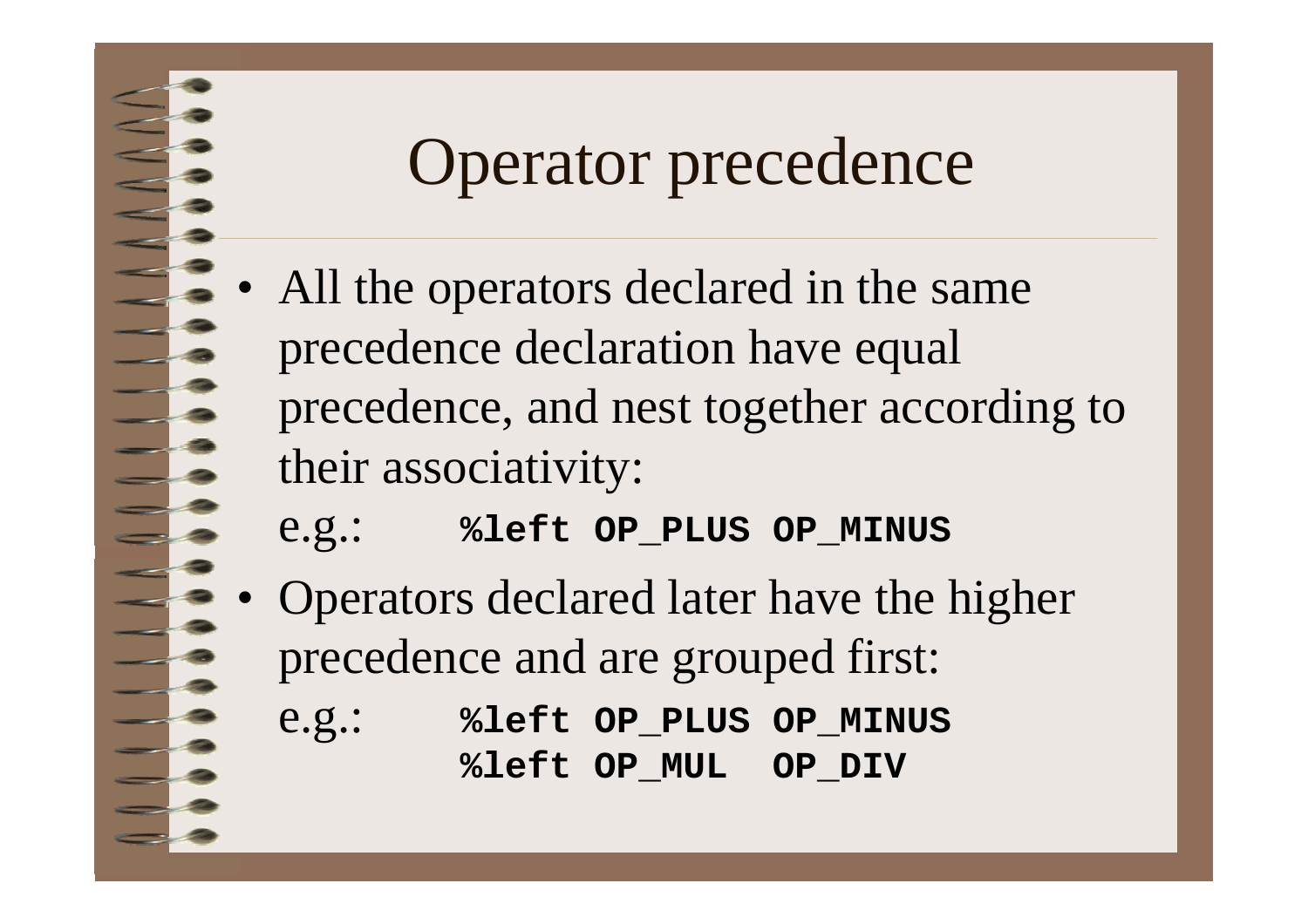# Context-dependent precedence

 Often, the precedence of an operator depends on the context, e.g. unary minus:

#### **OP\_MINUS a OP\_MUL b OP\_MINUS c**

•

(the first OP\_MINUS has higher precedence than OP\_MUL which, in turn, has higher precedence than the second OP\_MINUS)

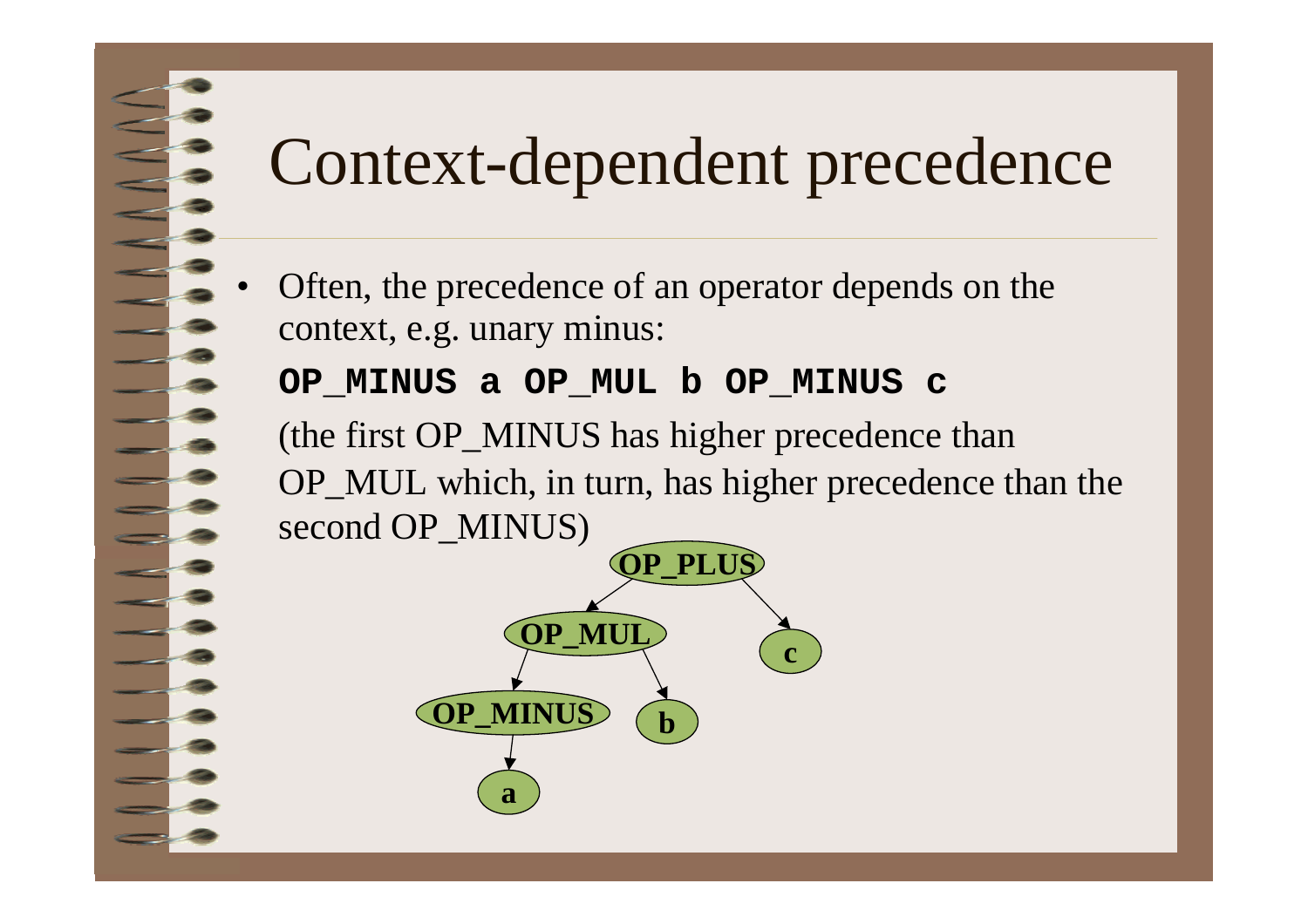# Context-dependent precedence

• Declare a precedence for a fictitious terminal symbol as follows:

```
%left '+' '-' %left '*' '/'
%left UMINUS
```
• Now the precedence of **UMINUS** can be used in specific rules, as follows:

```
expr : ...
        | expr '+' expr
       | ...
             | '-' expr %prec UMINUS
      ;
```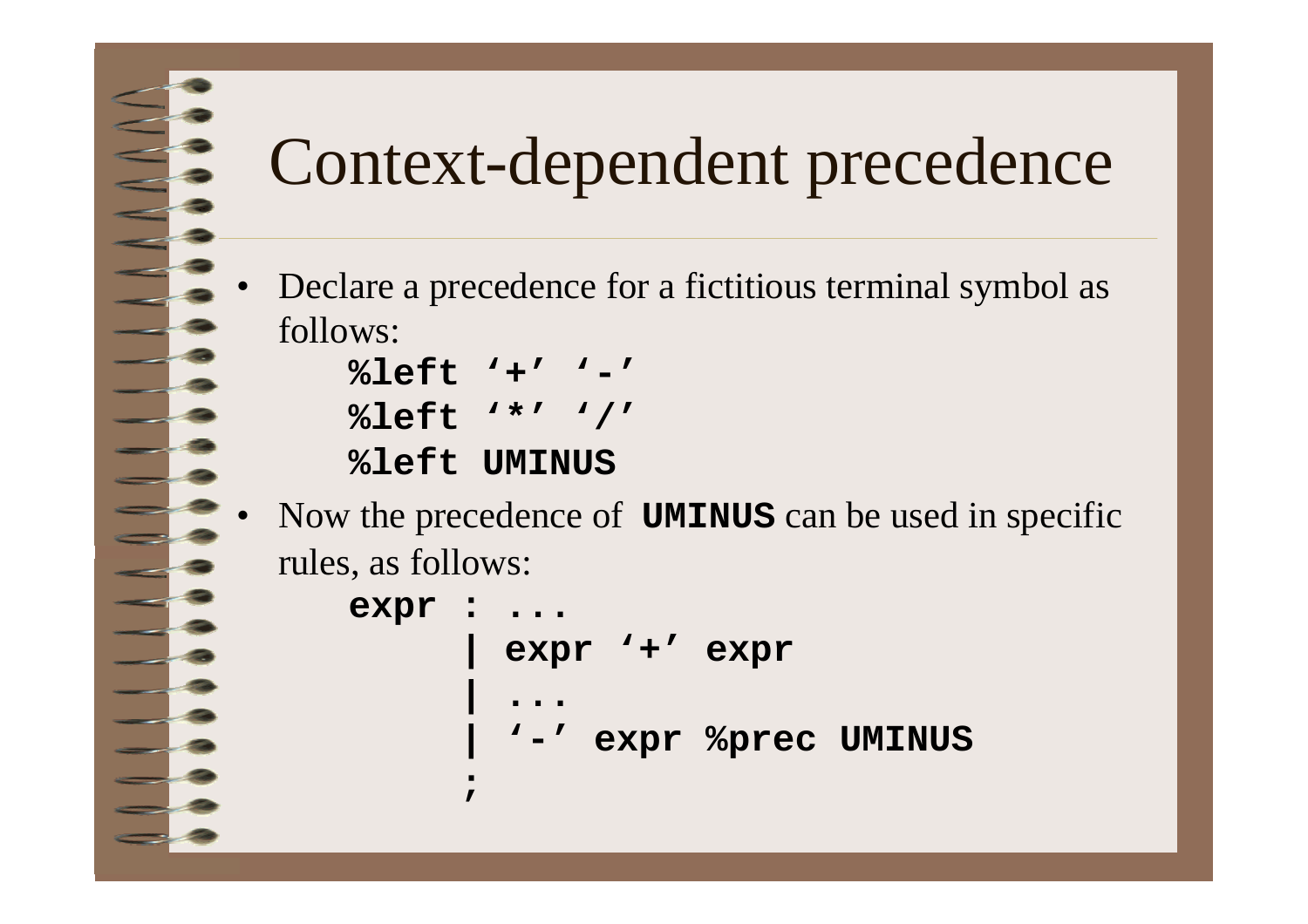### Operator precedence resolution

- • First, a precedence is assigned to each declared operator, then each rule containing those operators is assigned the same precedence as the last declared symbol in rule;
- • Conflicts are resolved by comparing the precedences of the look-ahead symbol and of the rule.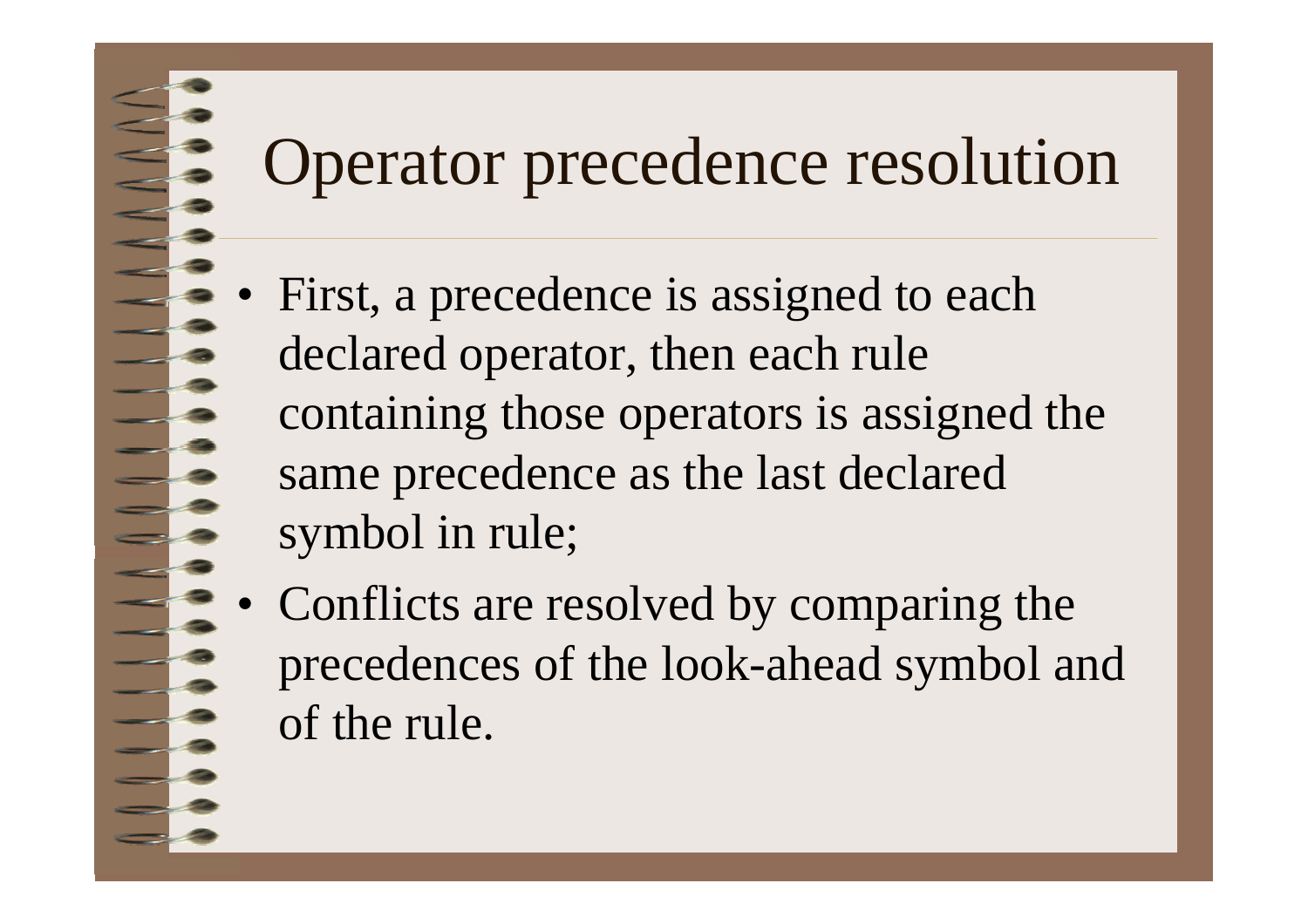## Operator precedence resolution

- If the look-ahead has the higher precedence, **bison** chooses to shift, otherwise to reduce.
- If rule and look ahead have the same level of precedence, **bison** makes <sup>a</sup> choice based on associativity:
	- left means reduce
	- right means shift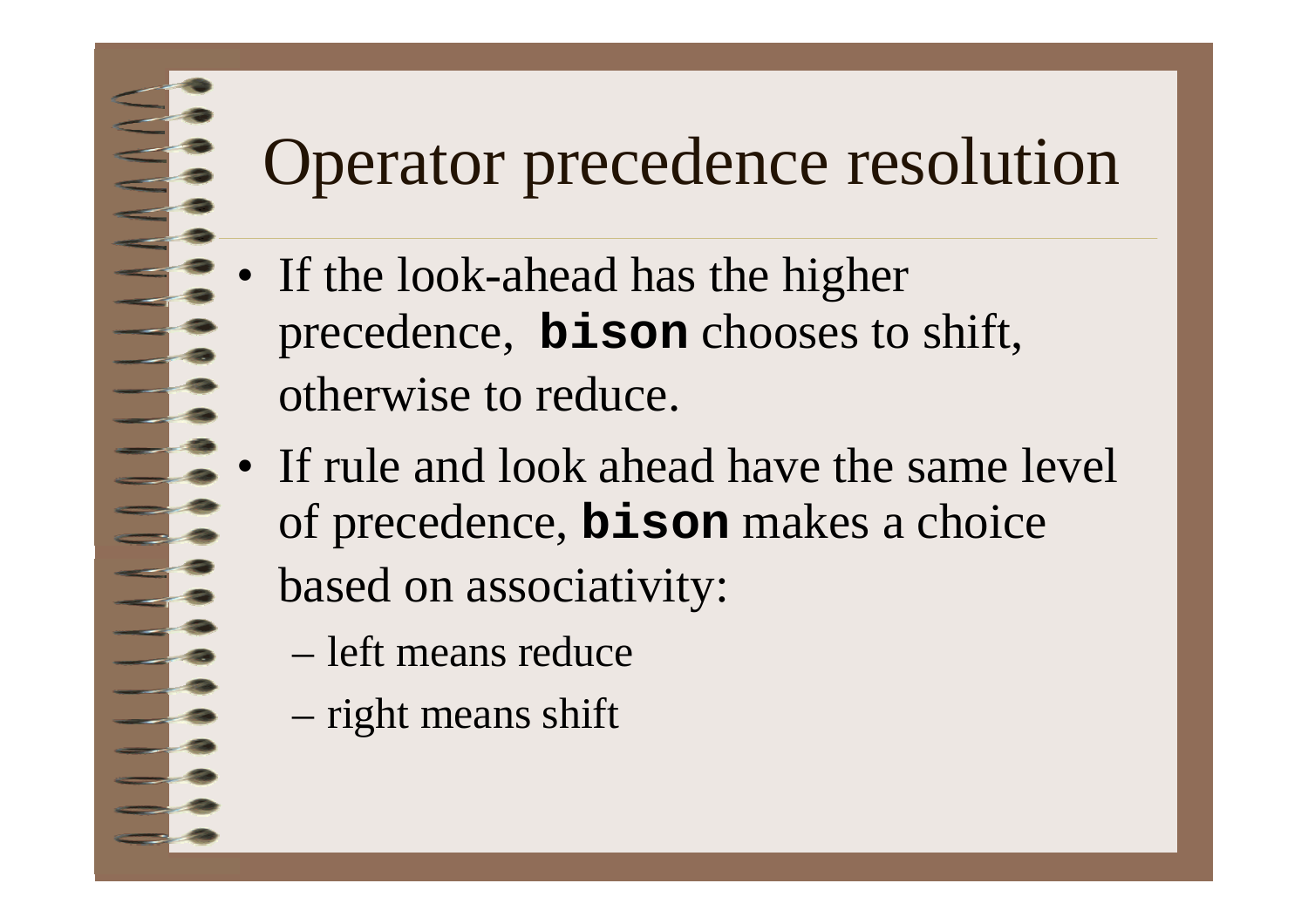# Infix Notation Calculator with variable storage

- Grammar Rules
	- **S**  Æ **(S)S | S+S | S-S | S\*S | S/S | S^S | -S**

$$
s \rightarrow
$$
 number | variable

$$
s \rightarrow
$$
 variable = S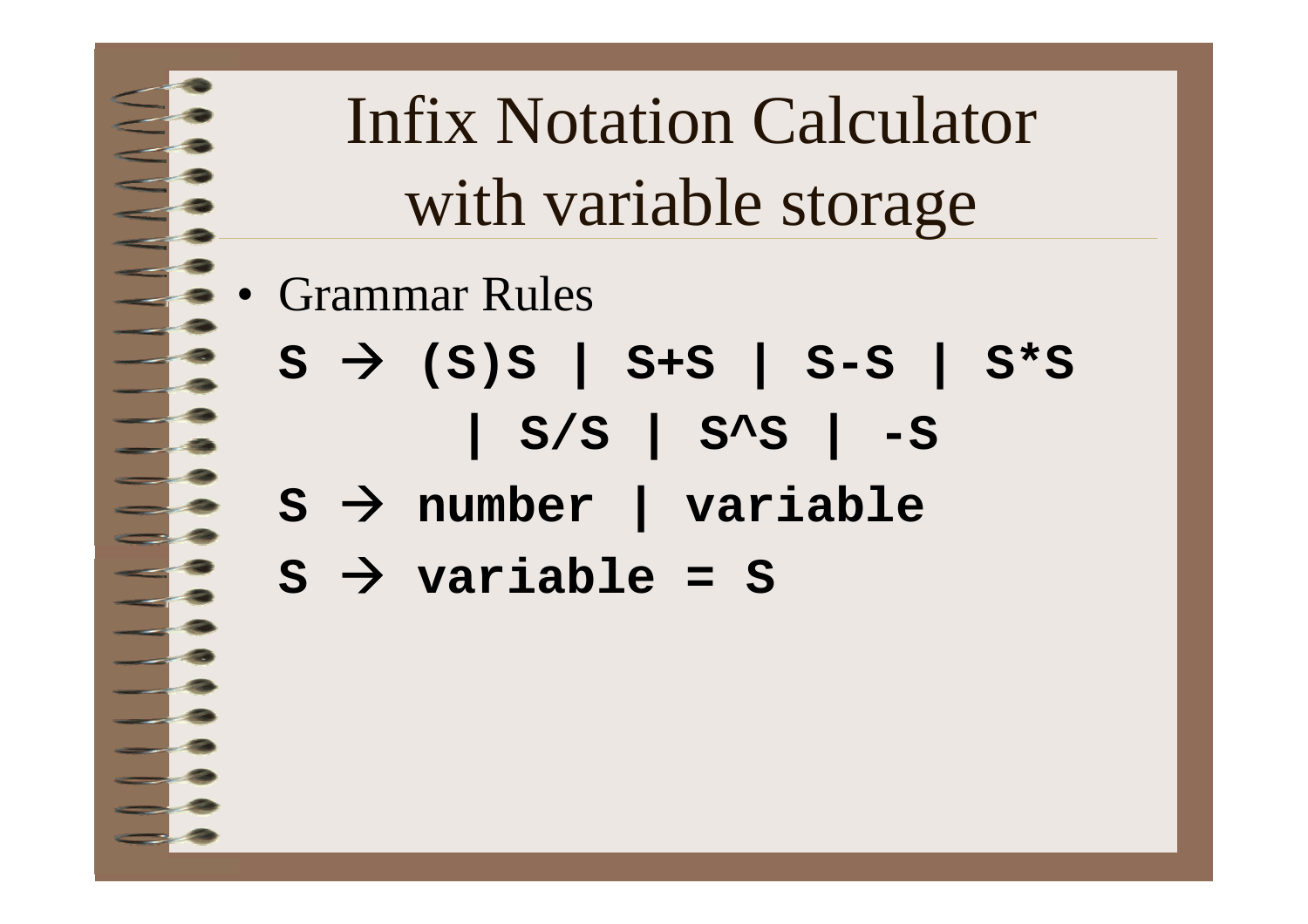## Infix Notation Calculator with variable storage in **bison**

#### Definitions

%{ #include <math.h> #include "calc.h" %}

%union { double val; symrec \* tptr; }

|           | <b>&amp;token NEWLINE</b> |  |
|-----------|---------------------------|--|
| %token LP |                           |  |
| %token RP |                           |  |
|           | %token <val> NUM</val>    |  |
|           | %token <tptr> VAR</tptr>  |  |
|           | type <val> exp</val>      |  |

%right EQ %left OP\_MINUS OP\_PLUS %left OP MUL OP DIV %left NEG %right OP\_EXP

| <b>Grammar Rules</b>                                                                                                                                                                                                                                                                                                                                                                                                                                            |
|-----------------------------------------------------------------------------------------------------------------------------------------------------------------------------------------------------------------------------------------------------------------------------------------------------------------------------------------------------------------------------------------------------------------------------------------------------------------|
|                                                                                                                                                                                                                                                                                                                                                                                                                                                                 |
| exp NEWLINE { printf ("\t%.10g\n", \$1); }                                                                                                                                                                                                                                                                                                                                                                                                                      |
| $55 = 51i$<br>$\frac{1}{2}$ \$\$ = \$1->var;<br>$\{ \$$\} = \$3;\$1->var = \$3;\}$<br>$\begin{cases} \xi \xi = \xi 1 + \xi 3i \end{cases}$<br>$exp OP_MINUS exp$ { $$$ = $1 - $3;$<br>$exp OP_MUL exp$ { $\frac{25}{5} = \frac{1 \times 3}{1}$<br>$\exp$ OP_DIV $\exp$ { $\sin \frac{\pi x}{3}$ = $\sin \frac{\pi x}{3}$ / $\sin \frac{\pi x}{3}$<br>OP_MINUS $exp$ $%prec$ NEG $\{$ $\$$ $\$$ = $-\$2$ ;<br>$\frac{1}{2}$ \$\$ = pow (\$1, \$3);<br>$$5 = $2;$ |
|                                                                                                                                                                                                                                                                                                                                                                                                                                                                 |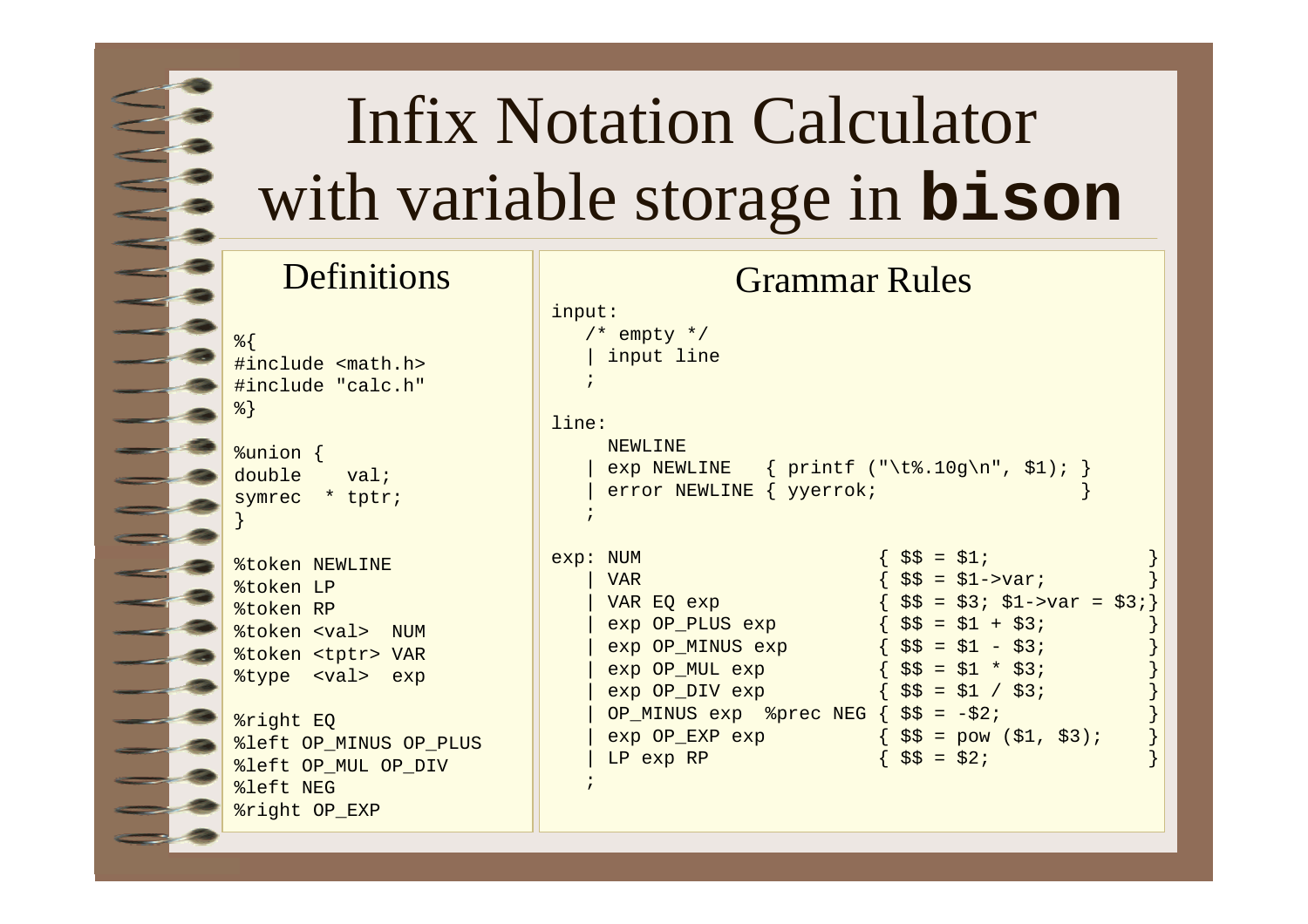#### Semantic Values

- Sometimes, more than one semantic value type is needed;
- • In bison this is achieved by the directive **%union {**

**type1 field1;**

•

**}**

**typeN fieldN;**

**………………………**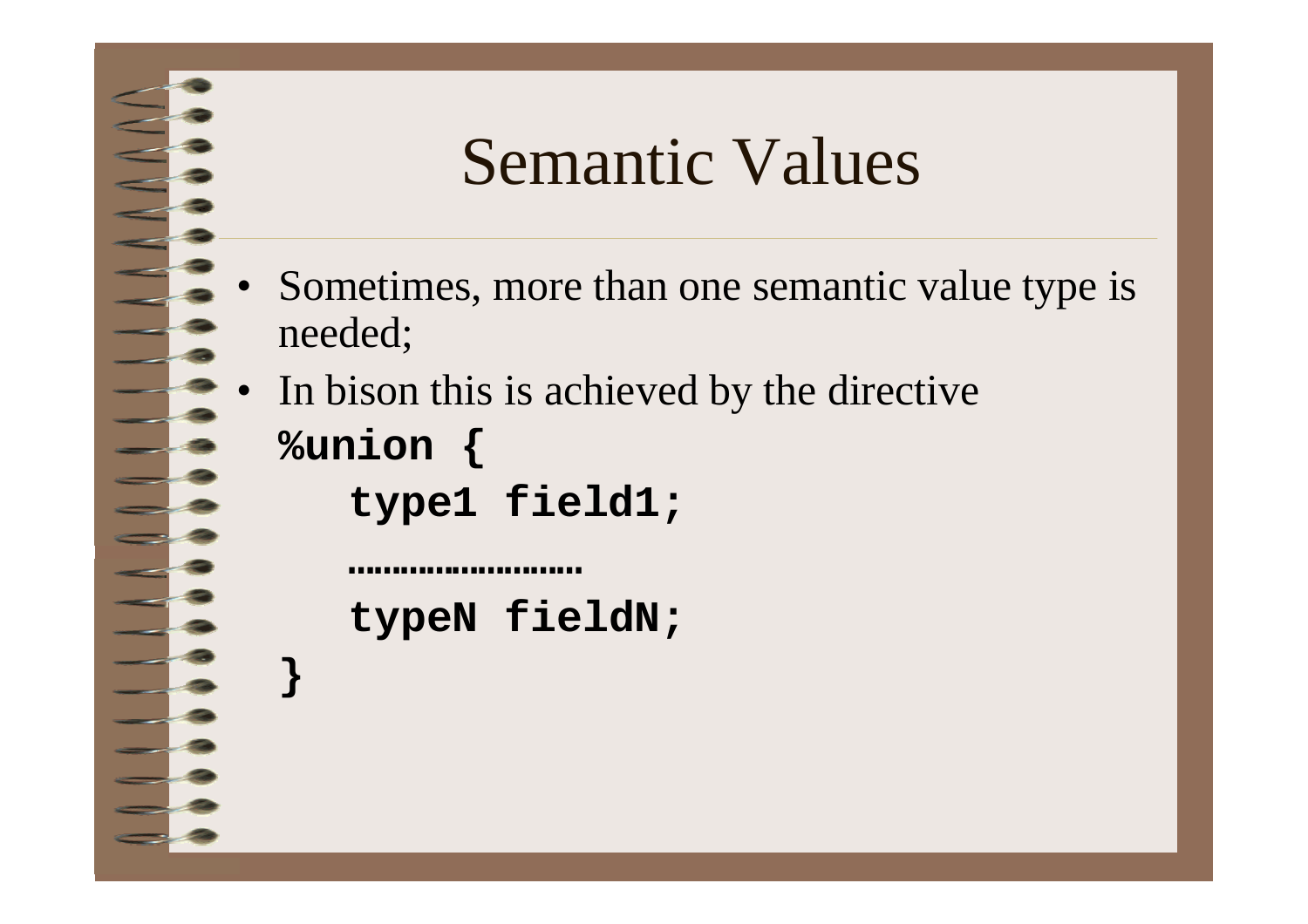#### Semantic Values (2)

- • All the terminal and non-terminal symbols can have only one of the possible type for its own semantic value.
- • Non terminals:
	- **%type <field\_x> <token>**
- • Terminals:
	- **%token <field\_x> <token>**
- •All:

```
$<field_x>$
```

```
$<field_x>1
```
…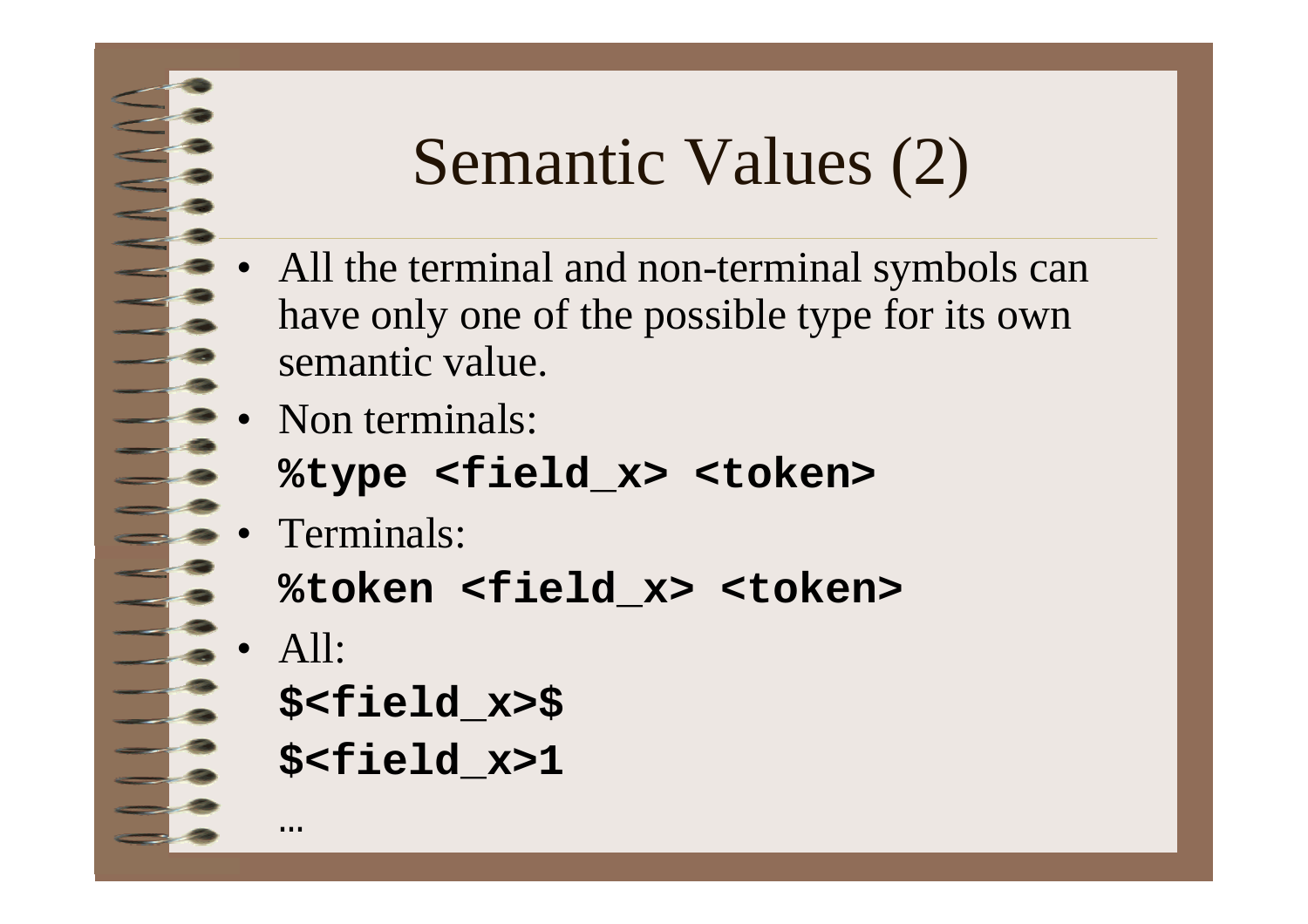#### Error recovery

- •When a syntactically incorrect input is encountered, two different behaviors are possible:
- 1. Stop the parsing immediately, notify a syntax error and call **yyparse()** again.
- 2. Try to recover the error and continue the parsing.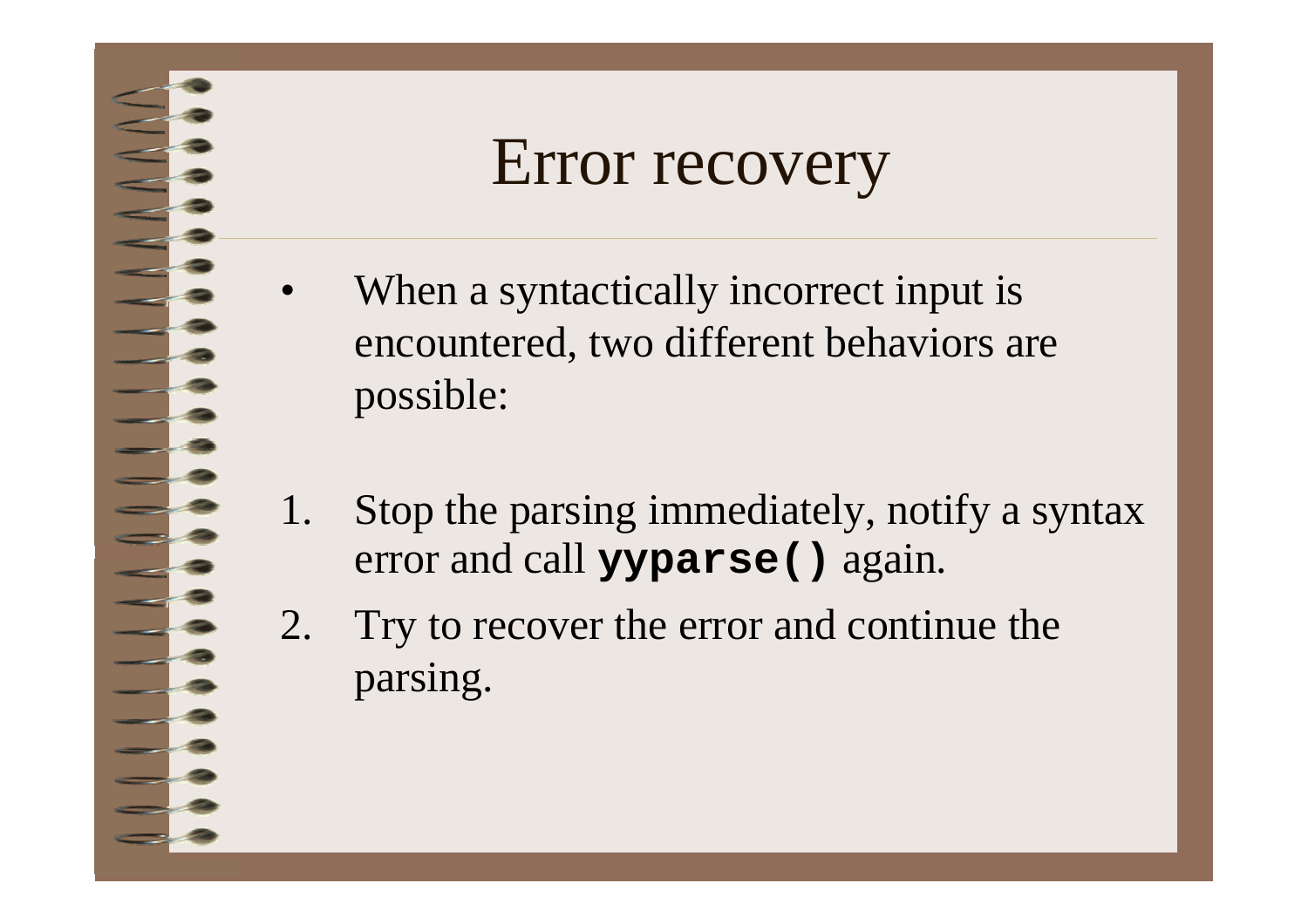## Error recovery (2)

- • The first solution is more convenient in an interactive parser.
- • The second solution is more convenient in a parser which takes a source file as an input.
- • Error recovery in **bison** is achieved by adding a rule recognizing the special token '**error**' and calling function **yyerrok()** in the semantic action.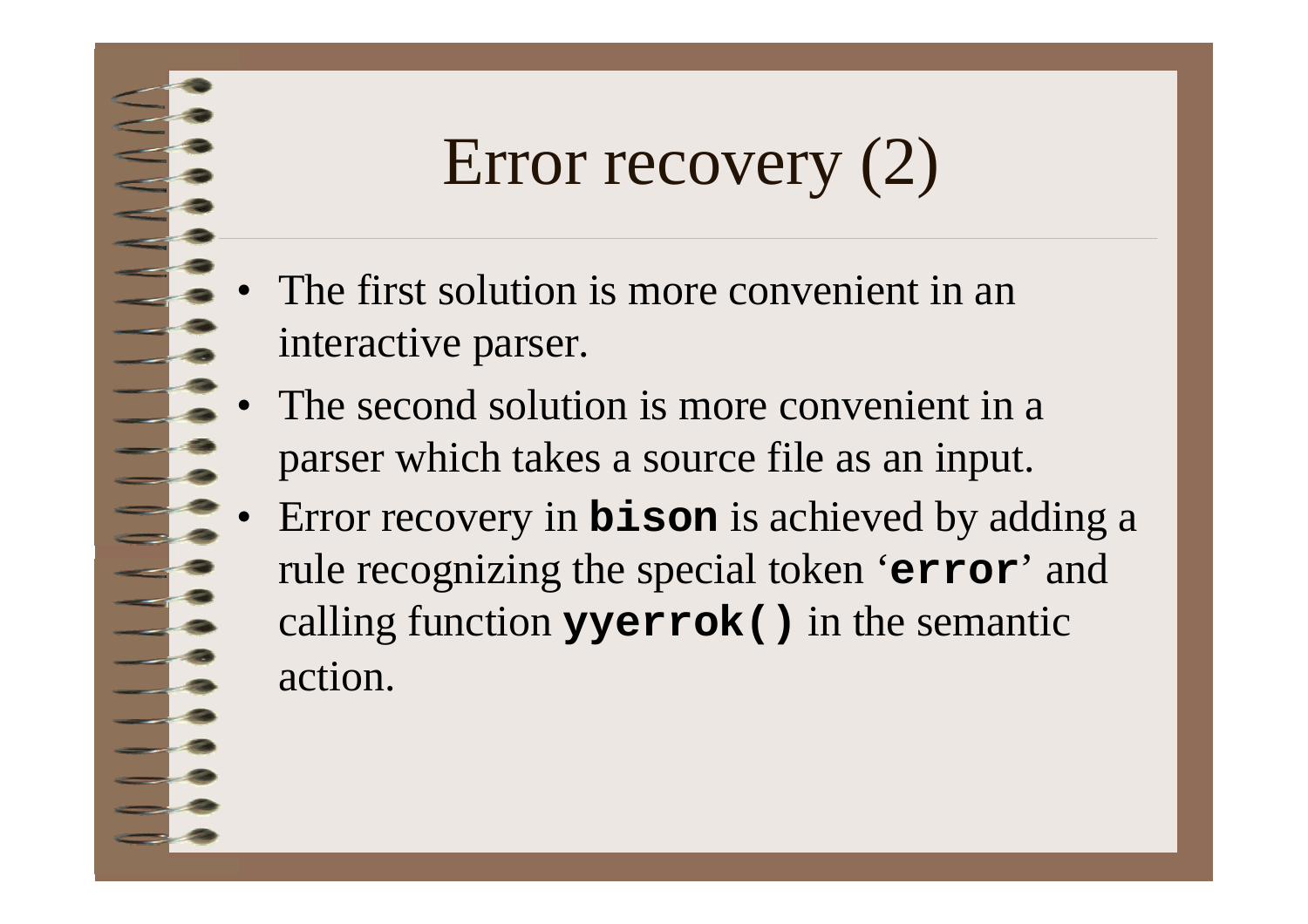#### Shift-reduce conflicts

- • Suppose our grammar contains the following productions: **if-st: IF expr THEN stmt (1)**
	- **| IF expr THEN stmt ELSE stmt (2)**
- •When LA=**ELSE** the parser could:

**;**

- reduce the four symbols (**IF, expr, THEN, stmt**) on top of the stack, according to the first rule; or
- shift the **ELSE** symbol on top of the stack;
- •This is the classic "dangling else" conflict.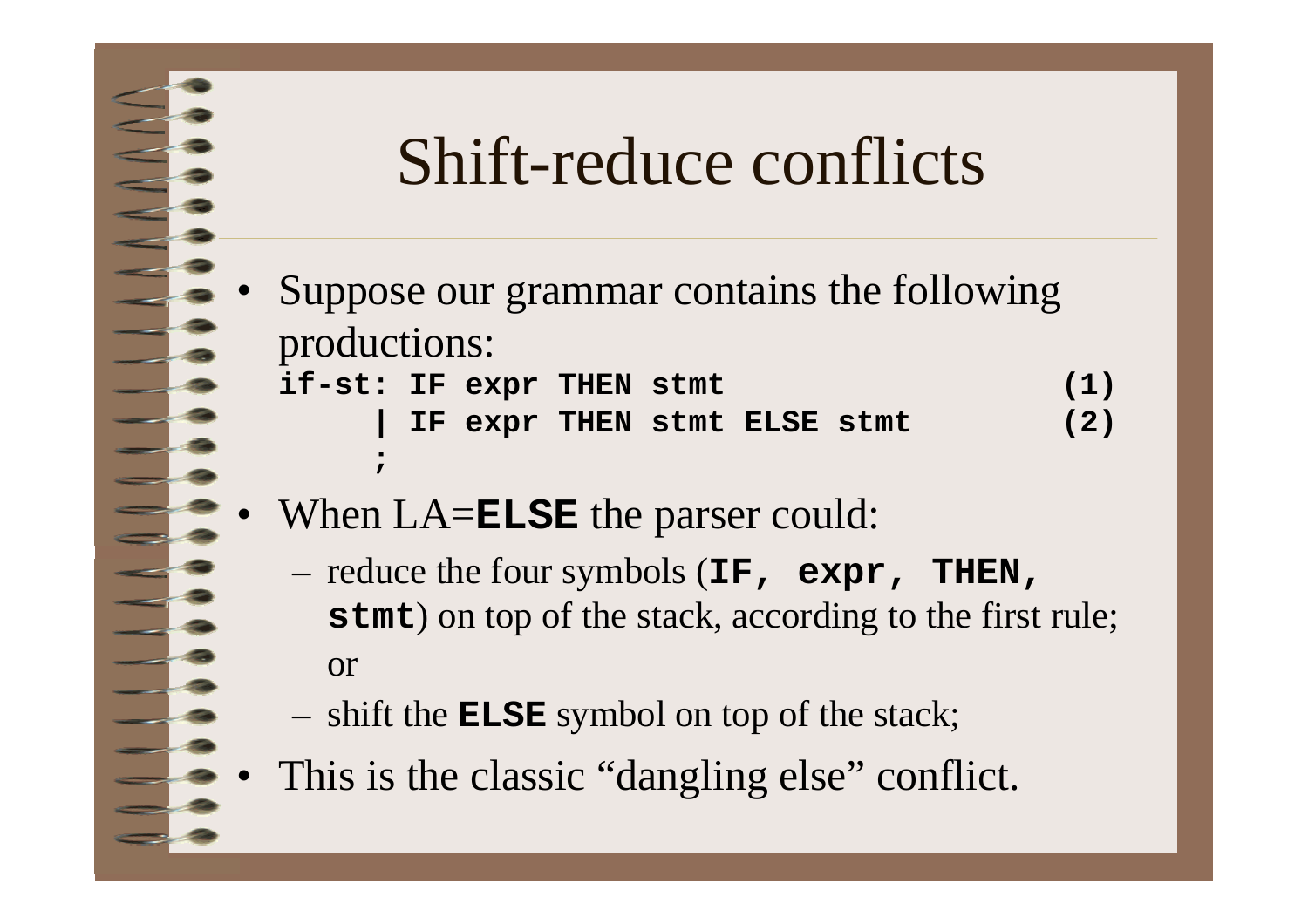### Shift-reduce conflicts (2)

- $\bullet$  The 'reduce' behavior associated the **ELSE**symbol with the outermost **IF**.
- • The 'shift' behavior associates the **ELSE**symbol with the innermost **IF** (this is the default behavior).
- • The first case of 'dangling else' appears in the specifications of the Algol 60 programming language.